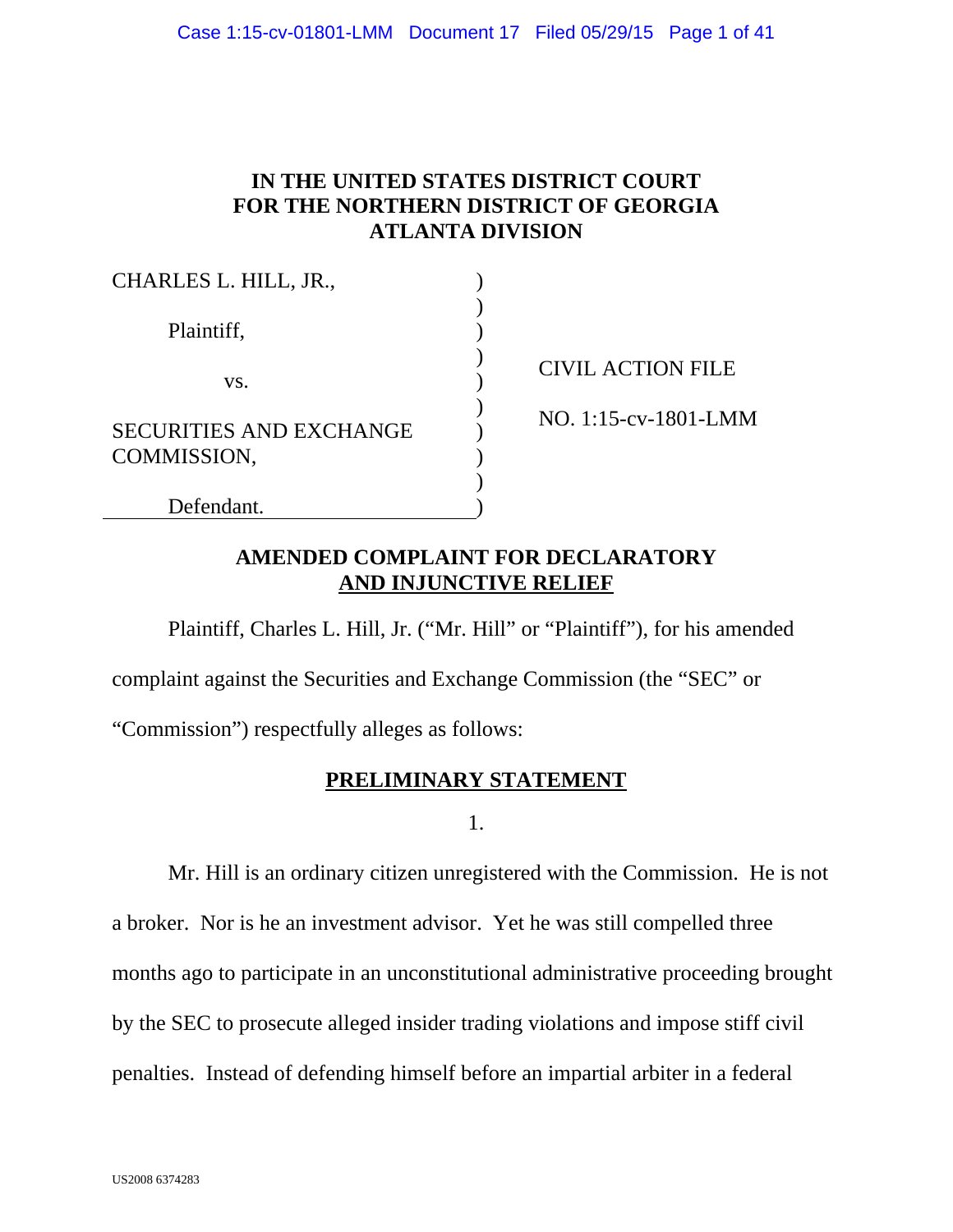court providing fundamental procedural and constitutional safeguards, such as the right to a trial by jury and the right to conduct depositions and other discovery under the Federal Rules of Civil Procedure, Mr. Hill is forced to take part in a proceeding where the prosecutor, judge, and initial appeals court are all instruments in an SEC machinery that operates largely outside the judiciary's purview. Addressing the SEC's pursuit of remedies in administrative proceedings, one federal judge recently remarked that "[o]ne might wonder: from where does the constitutional warrant for such unchecked and unbalanced administrative power derive?"<sup>1</sup>

#### 2.

The SEC alleges that Mr. Hill engaged in insider trading with respect to his trading in Radiant Systems Inc. ("Radiant") in June and July 2011 prior to its acquisition by NCR Corporation ("NCR"). The SEC advances a purely speculative theory that Mr. Hill must have had access to inside information based merely on the timing and concentration of his purchases of Radiant stock and his contacts with a close friend (the "Artist") who is also a close friend of the Chief Operating Officer of Radiant ("Radiant COO").

<sup>1</sup> *S.E.C. v. Citigroup Global Markets Inc.*, 34 F. Supp.3d 379, 381 (S.D.N.Y. 2014) (Rakoff, J.).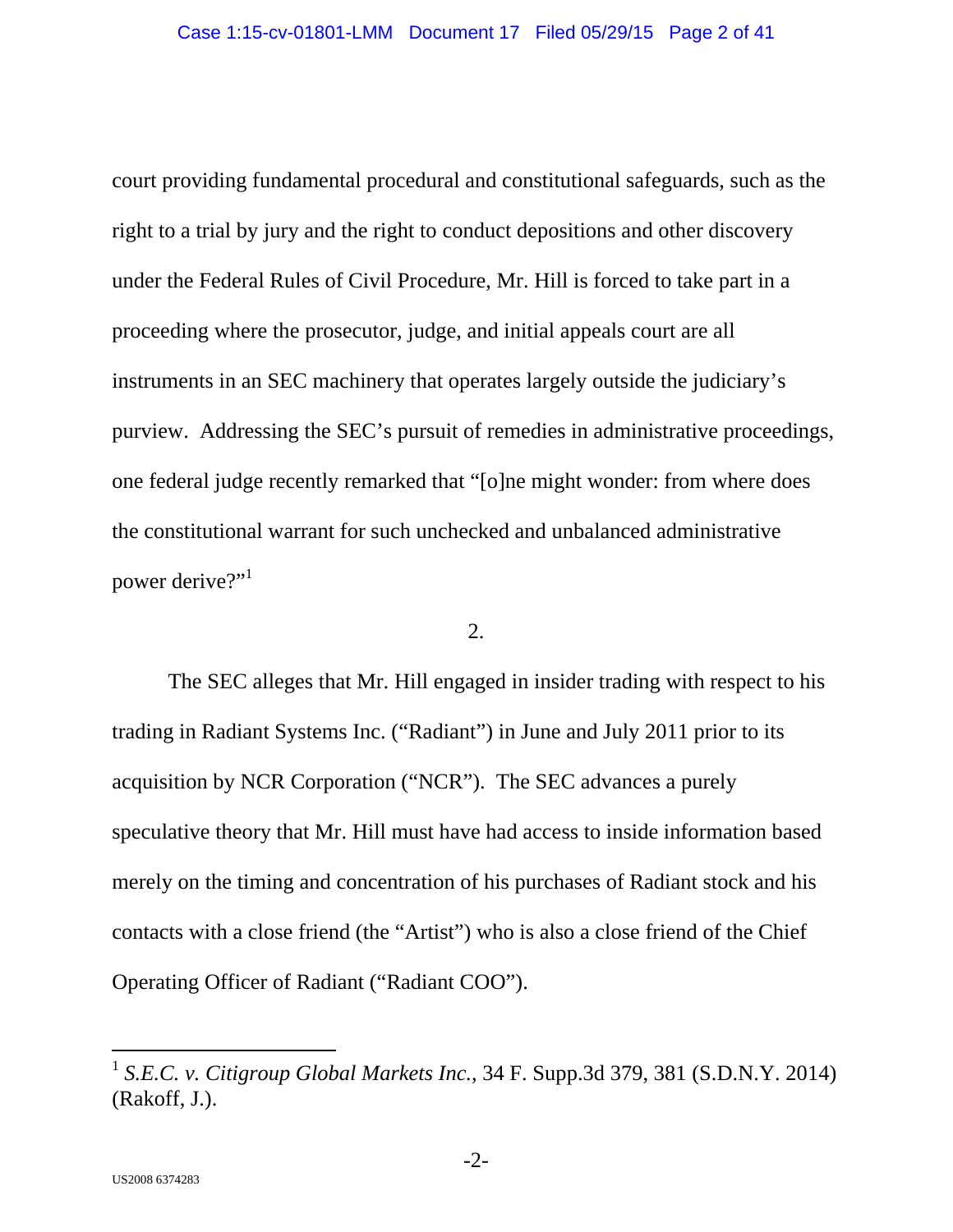Following the lead of several federal district courts recently holding, at the SEC's vehement insistence no less, $<sup>2</sup>$  that they lacked subject matter jurisdiction to</sup> hear constitutional attacks of the Commission's use of enforcement actions in an administrative forum, Mr. Hill chose to assert his constitutional challenges within the agency proceeding itself. Relying on the SEC's procedural rules, Mr. Hill moved for summary disposition and dismissal of the proceeding based on his constitutional affirmative defenses. But on May 14, 2015, the presiding Administrative Law Judge ("ALJ") held that he (and the Commission itself) lacked the authority to resolve two core constitutional challenges attacking the very statute that authorized the SEC to bring the administrative proceeding and doubted that he had power to rule on a third challenge implicating the SEC ALJ removal structure.<sup>3</sup>

 $2^2$  In fact, the SEC has sought dismissal of an action in this judicial district that challenges the constitutionality of the administrative proceeding, vigorously arguing that the plaintiff's constitutional attack must be brought "through the Commission's administrative process." *See* Declaration of Stephen E. Hudson ("Hudson Decl.")  $\P$  4, Ex. 1 at 11. That declaration was filed concurrently with the original Complaint.

<sup>3</sup> *See* Hudson Decl. ¶ 5, Ex. 2 at 5, 9-10.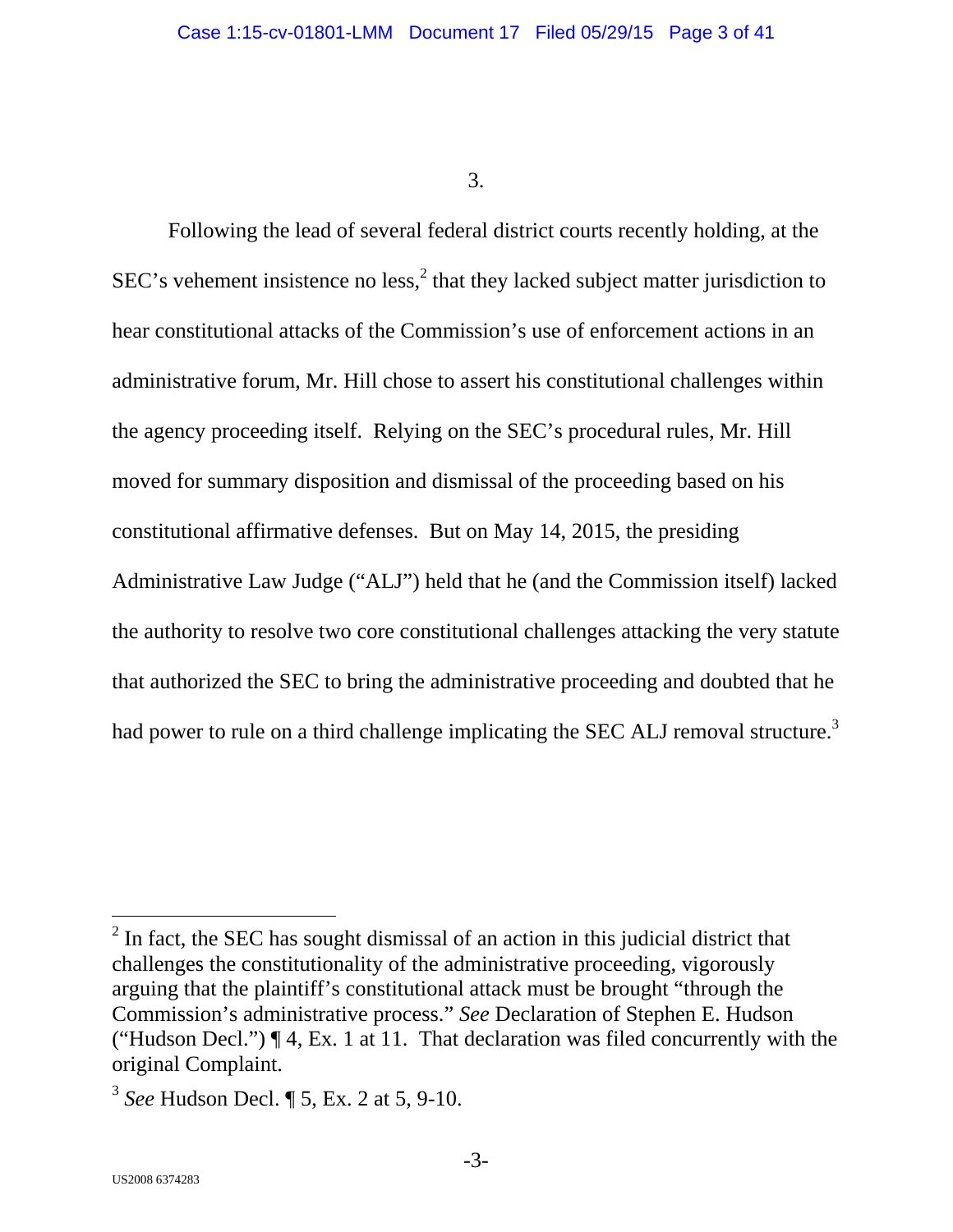Stripped of a forum that can decide these vital defenses, Mr. Hill now comes to this Court, less than one month before the final evidentiary hearing is to take place, to halt an administrative proceeding that is constitutionally infirm.

## 5.

Indeed, the proceeding is unconstitutional on several accounts:

- First, it is the product of a Congressional delegation of authority that lacks any intelligible principle to guide when the SEC is to bring a civil penalty enforcement action against an unregulated individual like Mr. Hill in an administrative forum, as opposed to a federal court.
- Second, the conferral of this authority is invalid because it abridges Mr. Hill's constitutional right to a jury trial.
- Third, the inferior officer overseeing that proceeding, the ALJ, is insulated from removal by two layers of good-cause tenure protection, thus impairing the President's ability to ensure that the laws are faithfully executed.
- Fourth, the ALJ was not appointed by the Commissioners who jointly are the head of the SEC. That violates Article II, Section 2 of the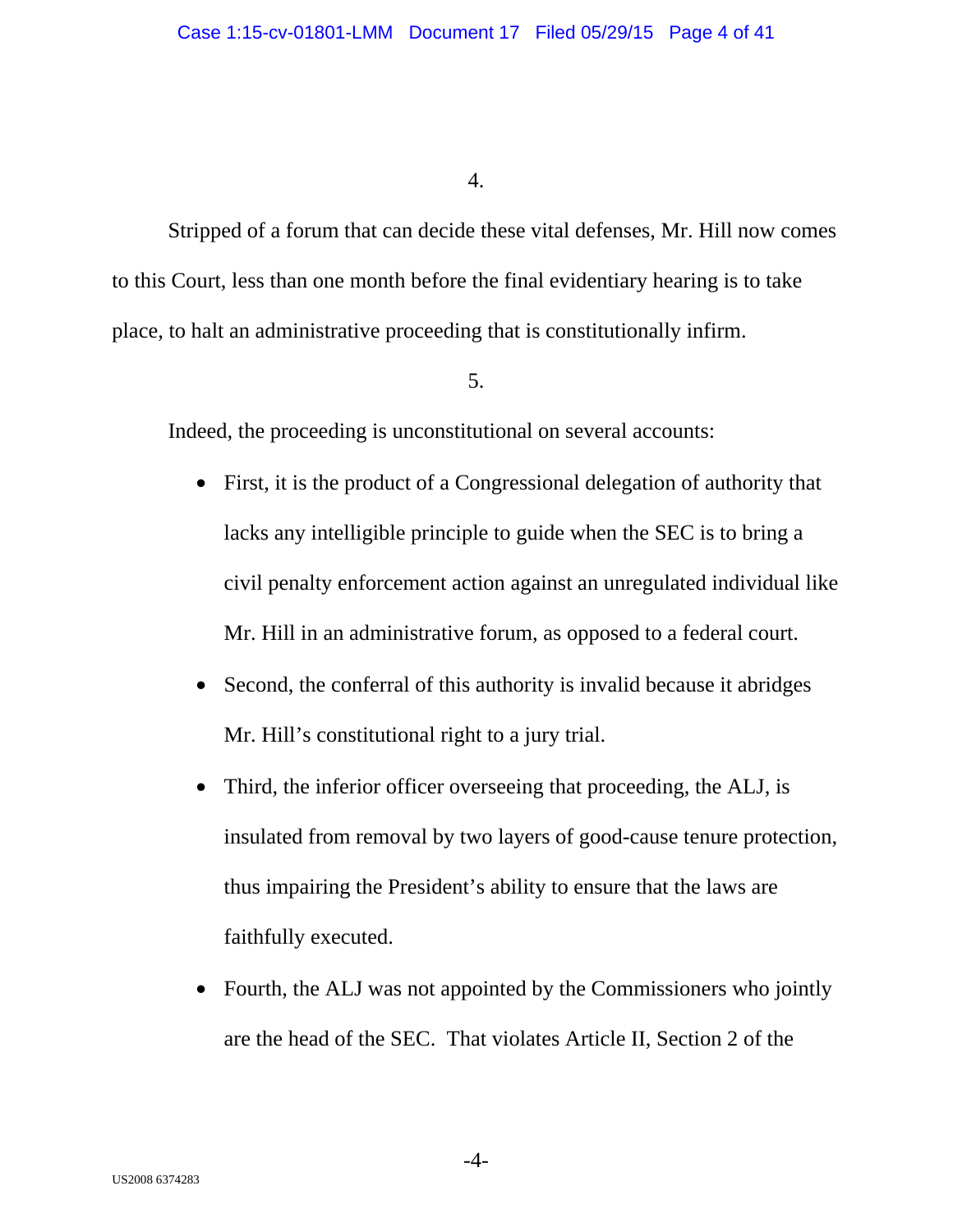Constitution, which vests the President, the courts, and the "heads of departments" the sole power to appoint "inferior officers" like ALJs.

6.

Declaratory and injunctive relief is thus necessary to prevent the SEC from further subjecting Mr. Hill to an unconstitutional proceeding that he is otherwise powerless to challenge in fundamental respects. At a minimum, crucial constitutional defenses raised by Mr. Hill in the administrative proceeding will go unheard. Indeed, the ALJ has already held that he "lack[s] the authority to rule on" Mr. Hill's delegation challenge and "lack[s] the authority to address" his challenge asserting a violation of the Seventh Amendment right to a jury trial.<sup>4</sup> See Hudson Decl. ¶ 5, Ex. 2 at 9-10. And though the ALJ addressed Mr. Hill's challenge to the ALJ removal structure, he did so only after expressing "doubt that [he had] the authority to address this issue," yet still assuming "that [he] ha[d] authority to do so." *See id.* at 5.

 $4$  In a separate administrative proceeding, an SEC ALJ remarked that he had "grave" doubts whether [an equal protection] claim is justiciable in this forum" and held that he lacked the authority to address this claim. *See* Hudson Decl. ¶ 6, Ex. 3 at  $*72-73.$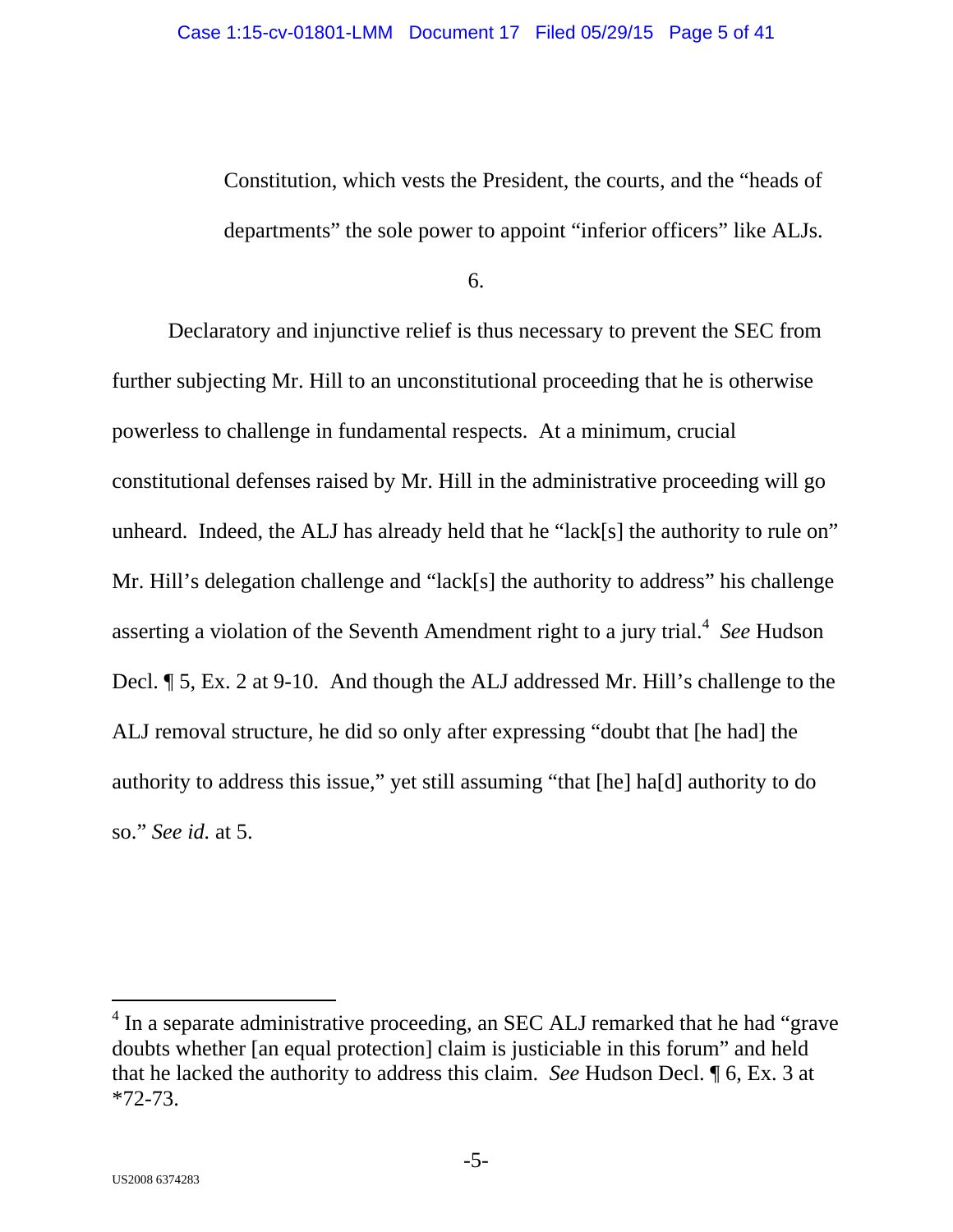## **JURISDICTION, VENUE, AND PARTIES**

7.

This court has subject matter jurisdiction over this action pursuant to 28 U.S.C. §§ 1331, 1337, 1346, 1651, 2201 and 5 U.S.C. §§ 702 and 706. Venue is proper in this district pursuant to 28 U.S.C. § 1391(b) and (e).

8.

Mr. Hill is a natural person, a citizen of the State of Georgia, and a resident of Fulton County. At all times relevant to this complaint, Mr. Hill has worked and resided in Georgia.

9.

The SEC is an agency of the United States government, headquartered in Washington, D.C.

#### 10.

It is appropriate and necessary for this Court to exercise jurisdiction over Mr. Hill's claims because: (a) absent this Court's review at this stage, meaningful judicial review will be foreclosed; (b) Mr. Hill's claims are wholly collateral to the review provisions of the securities laws; and (c) Mr. Hill's claims fall outside the scope of the SEC's expertise. *See Free Enter. Fund v. Public Company Accounting Oversight Board*, 561 U.S. 477, 489-90 (2010).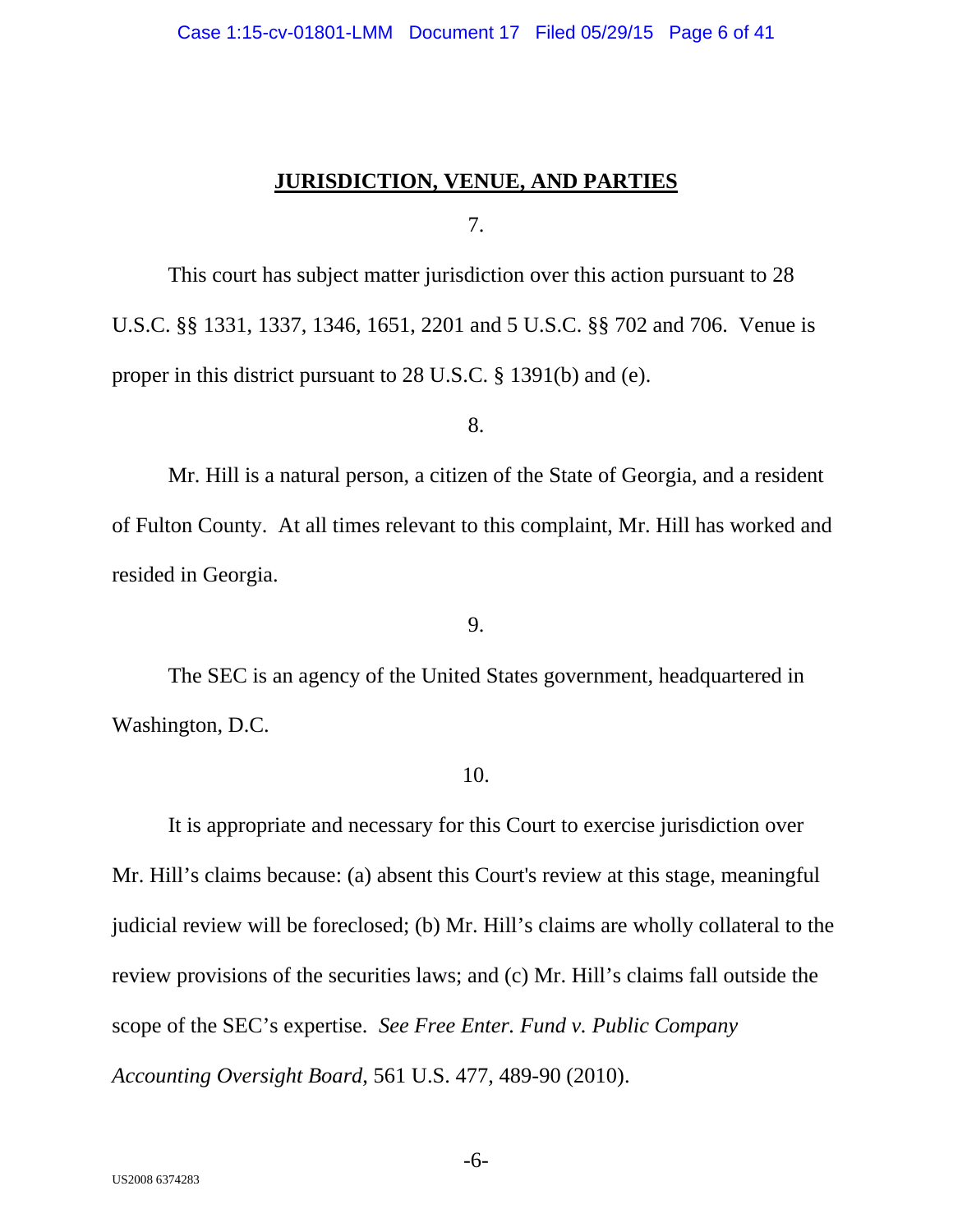Absent this Court's intervention, Mr. Hill's constitutional challenges will escape meaningful judicial review. A Court of Appeals cannot enjoin the Commission from instituting an administrative proceeding that has already run its course. And, even if a Court of Appeals later vacates an adverse final Commission decision against Mr. Hill on constitutional grounds, it will be too late to unwind the harm that will have already befallen Mr. Hill in being compelled to participate in the very proceeding that he claimed from the beginning was unconstitutional. Were Mr. Hill thus compelled to await the conclusion of the administrative proceeding before seeking judicial intervention, his claims for injunctive and declaratory relief would be moot because the constitutional harm will have already occurred.

## 12.

The constitutional claims brought by Mr. Hill's invoke core federal questions over which a federal district court possesses original jurisdiction under 28 U.S.C. § 1331. These challenges have nothing to do with the merits of the allegations pending against Mr. Hill in the agency action. They are thus "wholly collateral" to the administrative proceeding.

-7-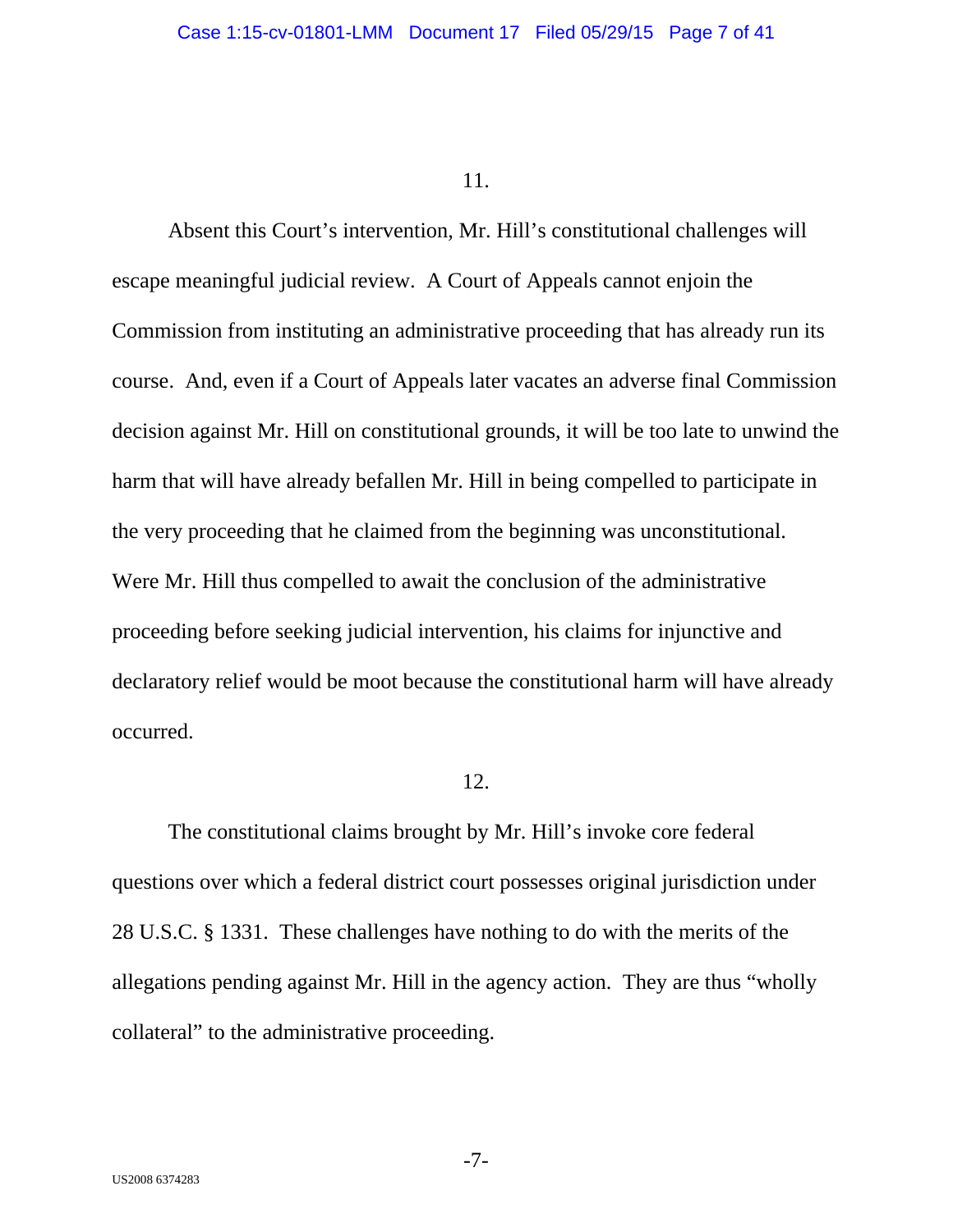Mr. Hill's constitutional challenges also fall outside the domain of the SEC's expertise. These claims do not implicate the federal securities laws. Instead, they attack the existence and features of the administrative proceeding.

# **BACKGROUND**

#### 14.

Mr. Hill has been a resident of Atlanta, Georgia since 1959. Mr. Hill is a self-employed commercial real estate developer. Specifically, Mr. Hill purchases old fast food restaurant sites and then develops and leases them to single-tenant restaurants.

#### 15.

Mr. Hill has an extensive understanding of the restaurant business, and in particular fast food restaurants. This knowledge and experience has been developed not only through years of interacting with his tenants through his work, but because several members of his family have owned and operated a number of restaurants, with his Father having been a Wendy's franchisee for over thirty five years. Thus, Mr. Hill became familiar with the business model for restaurants. Specifically, the notion that the two main factors in a restaurant that affect profitability are food and labor costs.

-8-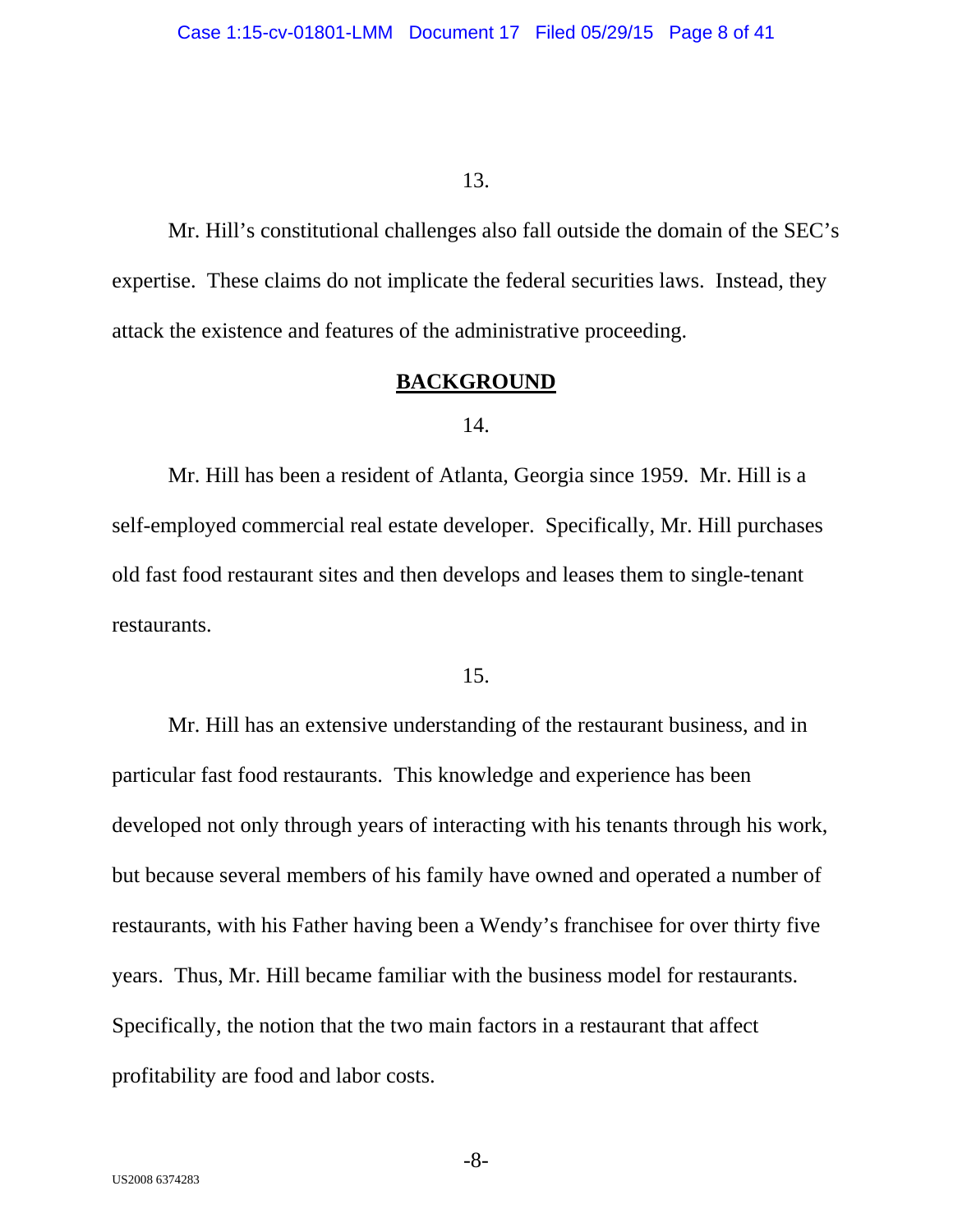Mr. Hill's prefers to make large investments in a company or product that he knows and understands. Mr. Hill further prefers to invest in companies where he knows or has confidence in the people that are behind the companies.

#### 17.

Radiant was a point-of-sale technology company based in Alpharetta, Georgia. Mr. Hill had a solid understanding of Radiant's product and knew the people who ran Radiant.

### 18.

Mr. Hill was familiar with the officers of Radiant. For example, around 2004, Mr. Hill met Radiant System's Chief Executive Officer ("Radiant CEO"). Mr. Hill's daughter knew a young man who was friends with Radiant CEO's son. Mr. Hill would frequently pick up his daughter at Radiant CEO's home where they all gathered often. During these occasions, Mr. Hill would casually converse with Radiant CEO about the general nature of Radiant CEO's company. Mr. Hill also developed a favorable and positive impression of Radiant CEO as a person and a businessman. In addition, Mr. Hill knows Radiant's Chief Financial Officer ("Radiant CFO") and spent time with him in 2010 in connection with assisting him in locating potential restaurant sites. Mr. Hill also knows the Radiant COO.

-9-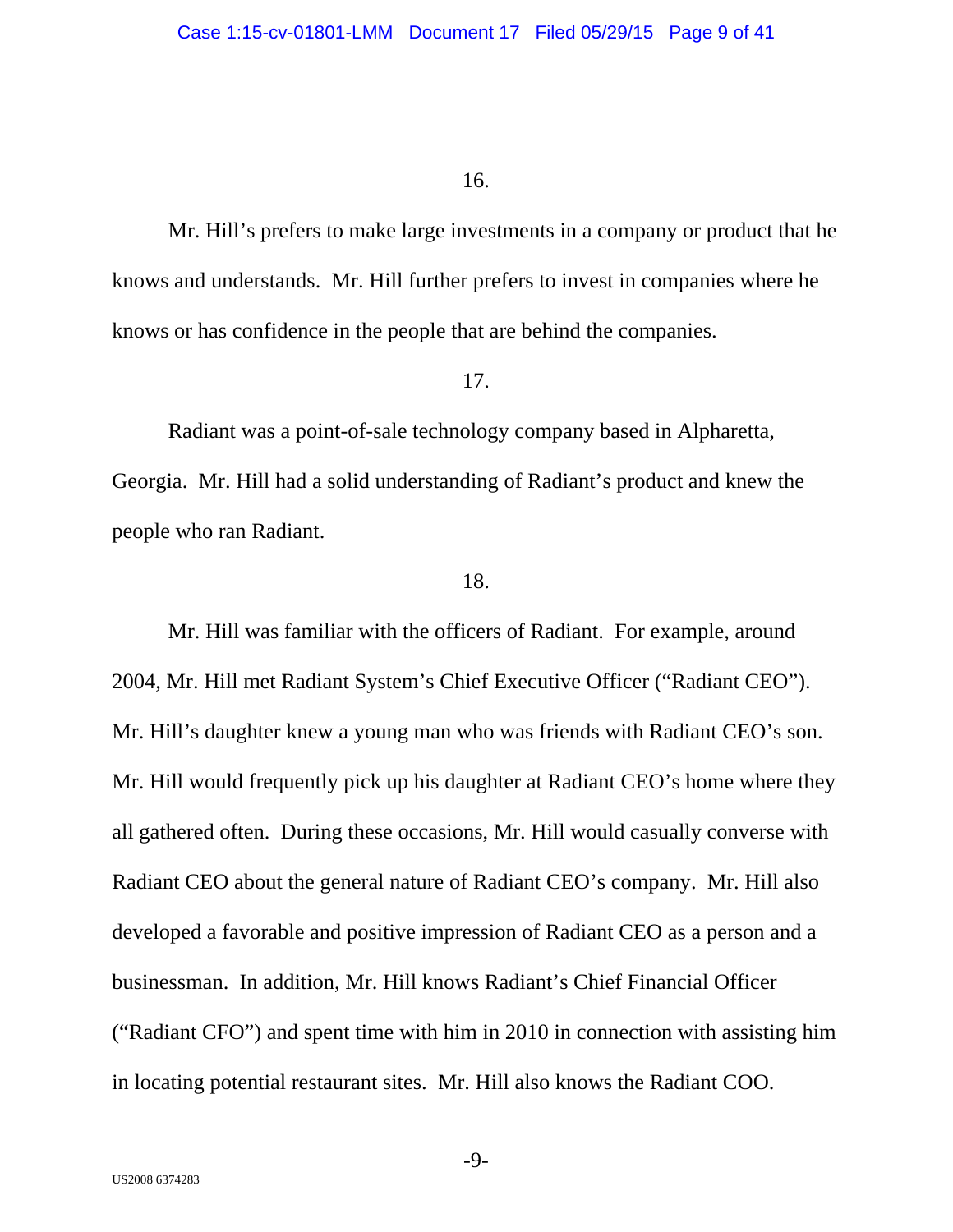Around twenty years ago, he briefly assisted him in viewing potential sites for a real estate development idea that Radiant COO had and periodically bumps into Radiant COO around Atlanta.

#### 19.

Mr. Hill became interested in Radiant because he believed that Radiant's point-of-sale machines and technology helped restaurants manage inventory control. Mr. Hill also noticed that many of his tenants used Radiant machines and had for several years. For example, every time one of Mr. Hill's tenants opens a new store, that tenant would use Radiant machines. Mr. Hill observed that Radiant machines were in many other places of business that he frequented, such as various gas stations and fast food restaurants that he regularly visited. Mr. Hill conducted his own market research by soliciting feedback on Radiant's machines from employees in many of these stores and always received a positive response.

## 20.

In addition to these observations, Mr. Hill began following Radiant's stock in the newspaper and watching Radiant's stock price for several years.

21.

In July 2001, Mr. Hill purchased around \$10,000 of Radiant stock.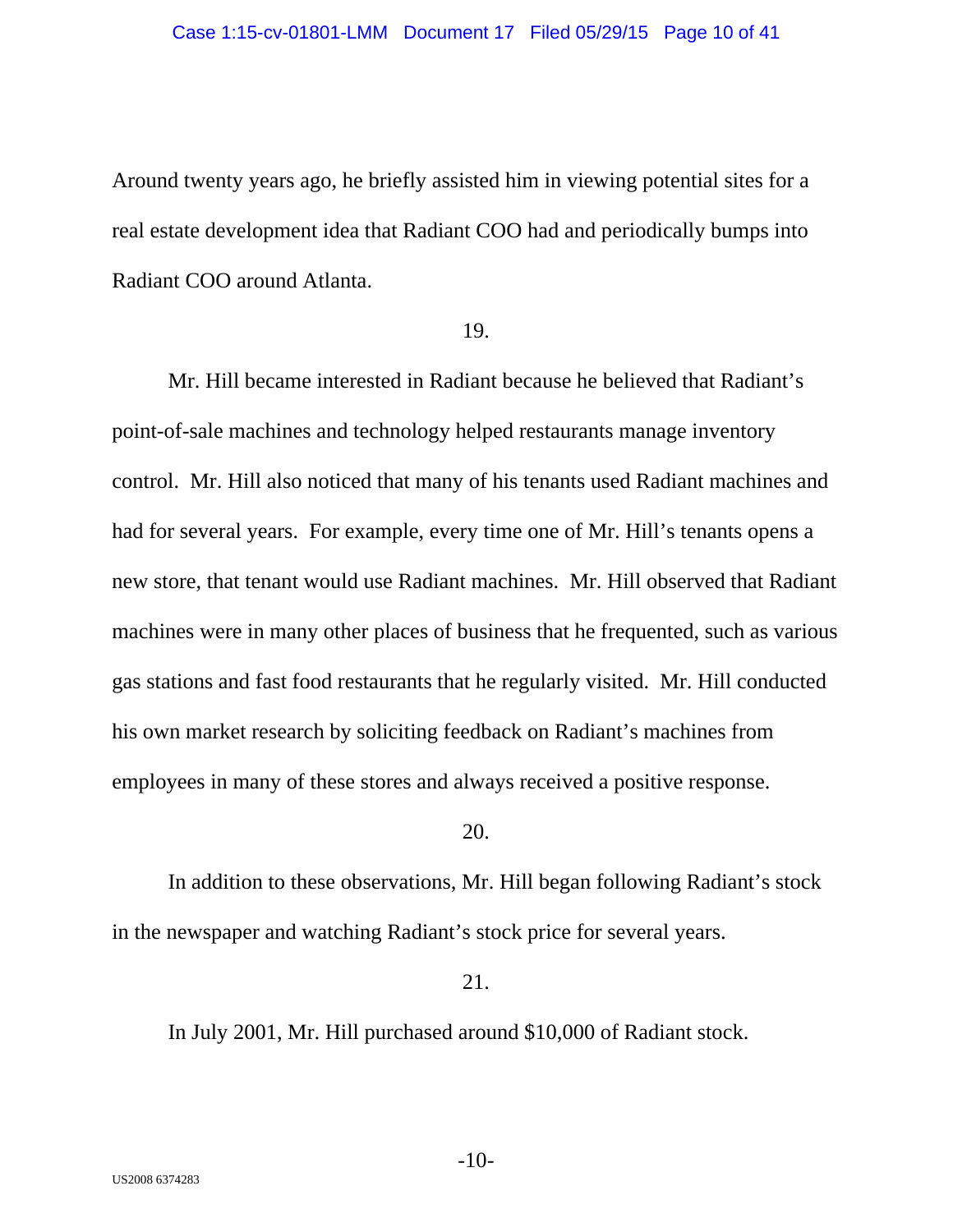Around mid-March 2011, the circumstances of Mr. Hill's commercial real estate business created an opportunity for Mr. Hill to heavily invest in Radiant. In February 2011, Mr. Hill sold a property for approximately \$3.6 million. At the time that Mr. Hill sold this property, he had around \$2.5 million committed to two separate projects that he had contracts on. By or around May 12, 2011, both of the projects had unexpectedly been terminated by the tenant he had in mind for both projects. This left Mr. Hill with around \$3.4 million cash sitting in the bank, after commission and debt, which was no longer committed to any commercial real estate project.

## 23.

At the end of May 2011, Mr. Hill opened a new account with Vanguard and SunTrust with the intent to buy Radiant stock. On June 1, 2011, Mr. Hill purchased 1500 shares of Radiant in each of his daughters' Custodial Accounts. On June 3, 2011, Mr. Hill purchased 50,000 shares of Radiant in the SunTrust Account for a little over a million dollars. On June 24, 2011, Mr. Hill purchased 13,000 shares of Radiant in the Vanguard Account.<sup>5</sup> Mr. Hill testified that he

<sup>5</sup> On June 24, 2011, Mr. Hill also purchased 20,000 shares of another company he had been watching since 2007 worth approximately \$250,000.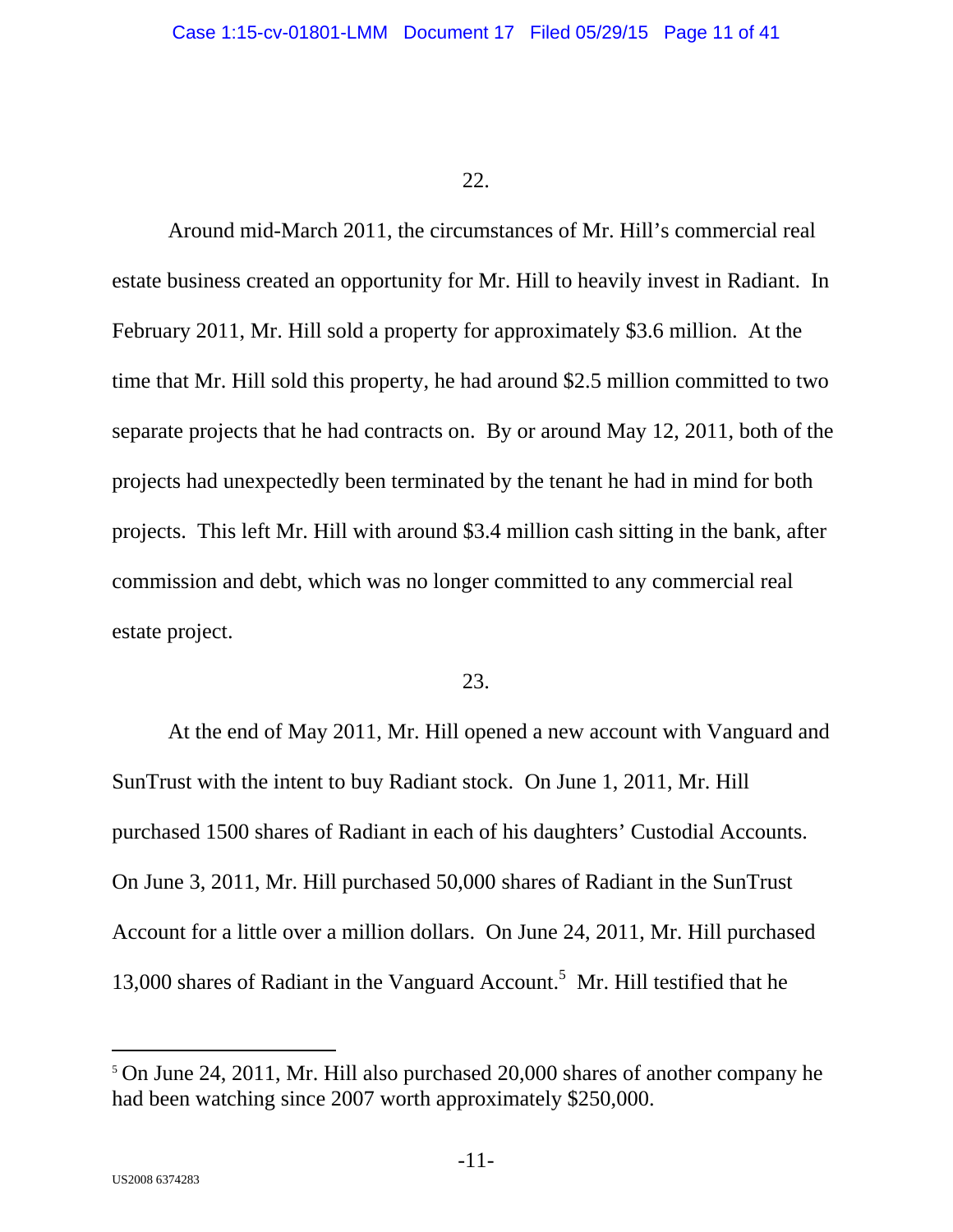decided to purchase the additional shares because the price had gone down from his original basis. On July 1, 2011, Mr. Hill purchased 20,000 additional shares of Radiant in the Vanguard Account. On July 5, 2011, Mr. Hill purchased an additional 1,300 shares in each of the Custodial Accounts. On July 8, 2011, Mr. Hill purchased 10,000 shares of Radiant for approximately \$220,000 in the SunTrust Account.

### 24.

After the market closed on July 11, 2011, a merger agreement was announced between NCR and Radiant.

## 25.

Mr. Hill had no knowledge of NCR's acquisition of Radiant prior to the public announcement. Mr. Hill first became aware of NCR's acquisition of Radiant on July 12, 2011 when the stock broker from Wells Fargo assigned to the Custodial Accounts called Mr. Hill to inform him of the acquisition.

## 26.

That same day, on the advice of the Wells Fargo broker, Mr. Hill sold all his Radiant stock in all of his brokerage accounts. Mr. Hill's total gain was approximately \$744,000.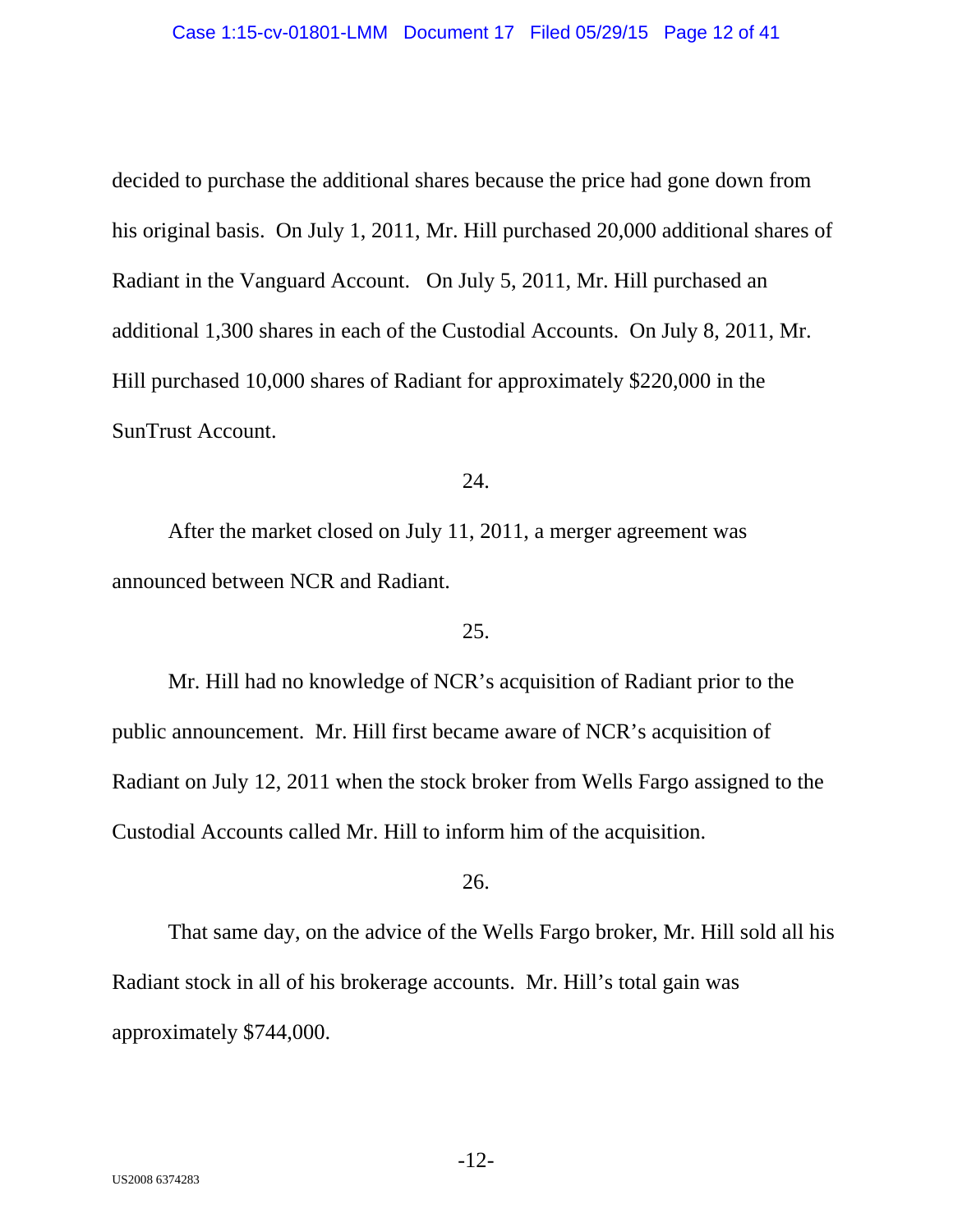On or around March 2013, the Division of Enforcement of the SEC ("Division") began an investigation into whether Mr. Hill engaged in insider trading in connection with his purchases of Radiant stock. At all times Mr. Hill has vigorously denied that he was ever in possession of any material, nonpublic information related to Radiant. However, Mr. Hill has fully cooperated with the Division's every request. He has testified three times and produced every document that the Division has requested. He has never once declined to answer a single question asked by the Division, nor has he refused to produce any of the documents requested by the Division.

#### 28.

Specifically, Mr. Hill has repeatedly and consistently explained in detail to the Division his valid and legitimate reasons for purchasing Radiant stock, including, *inter alia,* his knowledge of their product, his understanding of the value their machines could add based on his experience with the restaurant industry, his knowledge and positive impression of the CEO of the company, his observations regarding the stock's growth patterns despite the global financial crisis, and the circumstances that occurred in his commercial real estate business that caused Mr.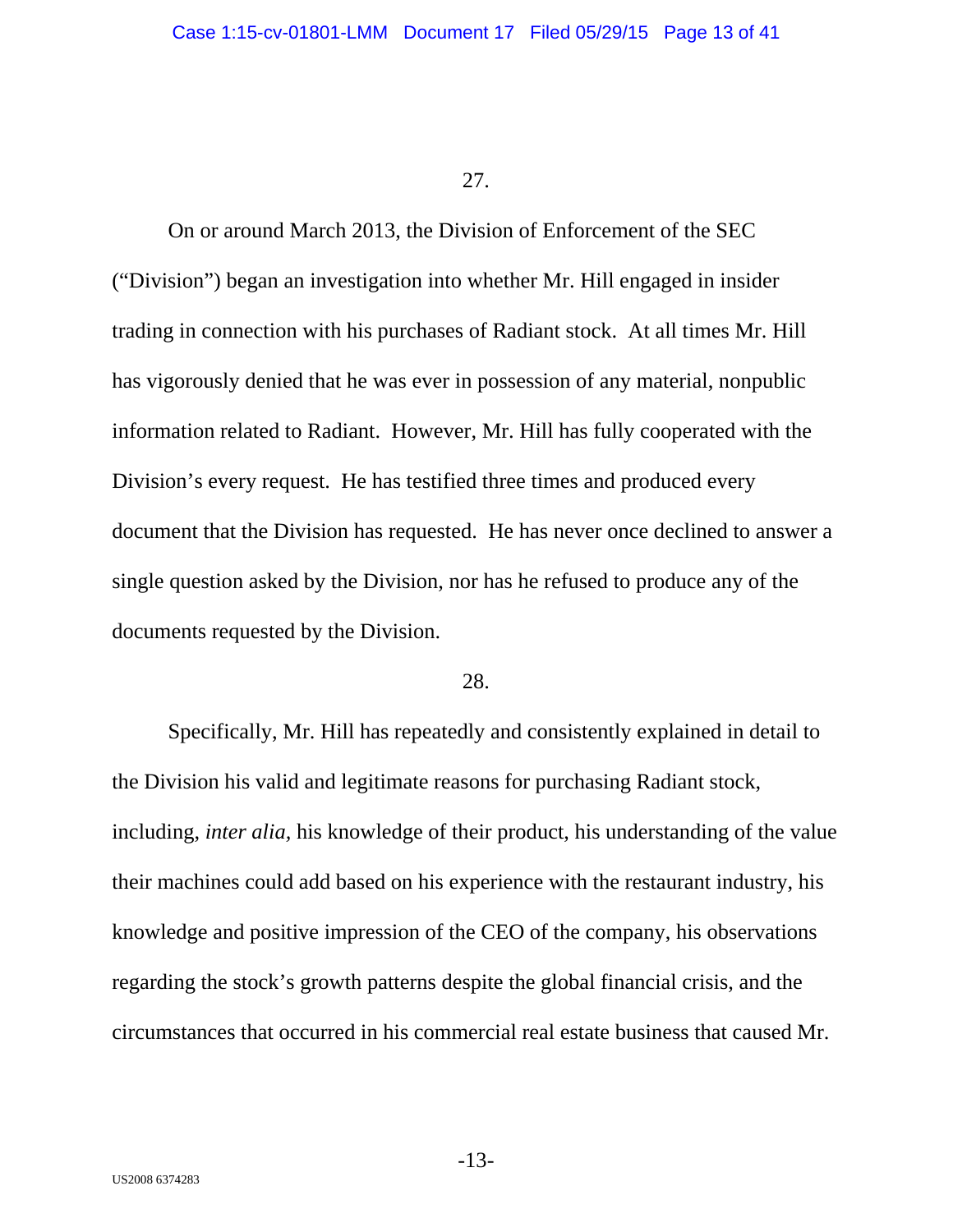Hill to possess \$3.6 million in capital that he no longer needed to commit to the projects that he had anticipated using the capital to fund.

29.

Not satisfied with this completely rational and uncontested explanation, the Division continued to try to unearth some evidence to support its purely speculative theory that Mr. Hill must have had access to inside information on Radiant based merely on the timing and concentration of his purchases.

#### 30.

As part of the Division's nearly two-year investigation, the Division issued several other subpoenas for documents and testimony. The Division interviewed Radiant's CEO and CFO once, Radiant's COO twice, a close friend of Radiant COO, the Artist, two times, and each of Mr. Hill's brokers once. In total, the Division took 12 examinations, issued at least 13 subpoenas for documents and received tens of thousands of documents in response.

## 31.

The net sum of the Division's two-year investigation produced no direct evidence that Mr. Hill ever received any material nonpublic information prior to any of his purchases of Radiant stock.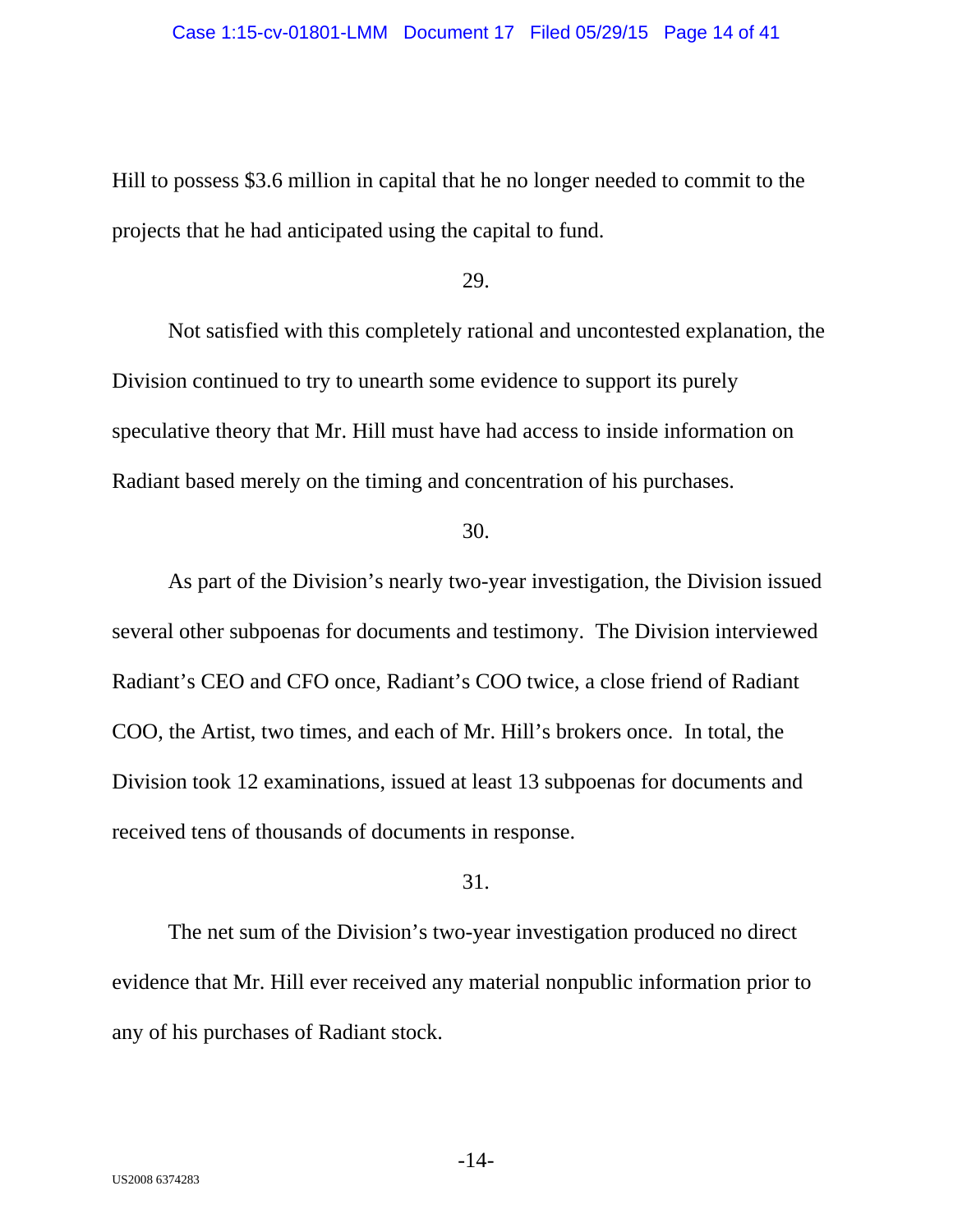Although, Mr. Hill was familiar with Radiant CEO, Radiant COO and Radiant CFO, the Division's investigation did not produce any evidence that any of those individuals provided Mr. Hill with any material nonpublic information. The Division does not dispute this.

## 33.

Instead, the Division contends, even in the face of a complete absence of any direct evidence to support this theory, that Radiant COO provided material nonpublic information concerning Radiant's acquisition to Artist, who, in turn relayed the material non-public information he learned to Mr. Hill.

#### 34.

Both the Radiant COO and the Artist deny this. The Radiant COO testified to the Division that he did not provide any material non-public information about Radiant to the Artist. Similarly, the Artist testified that he was not in possession of any material non-public information about Radiant and did not provide any material non-public information about Radiant to Mr. Hill.

#### 35.

The Division has not identified any documents or testimony to contradict the Radiant COO's, the Artist's, or Mr. Hill's sworn testimony.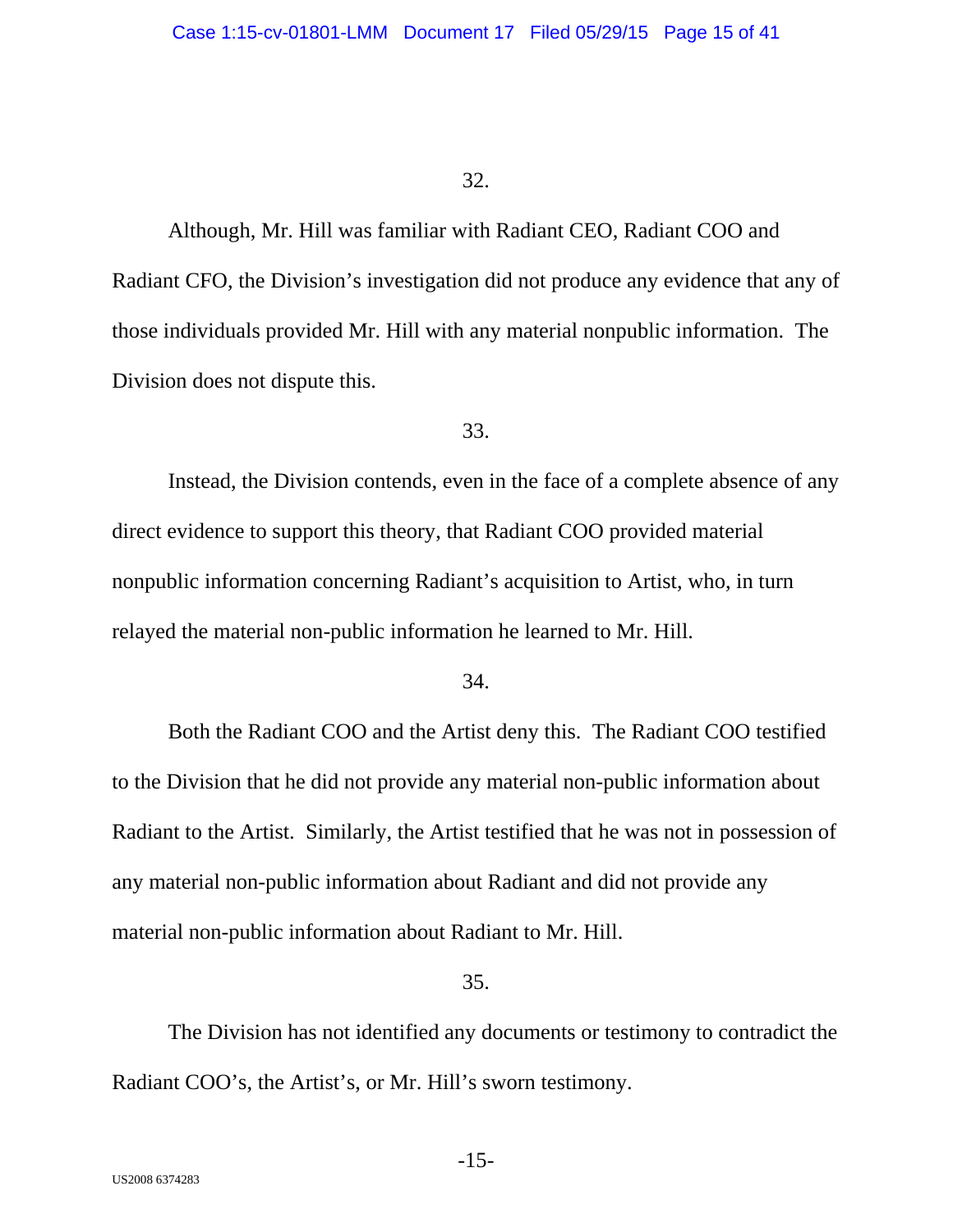Instead, the Division's speculative theory of insider trading rests on the conclusory allegation that because the Radiant COO and the Artist were close friends who frequently communicated with each other and the Artist and Mr. Hill were also close friends who frequently communicate with each other, that the Artist must have possessed material non-public information about Radiant's acquisition and shared that information with Mr. Hill.

#### 37.

Although phone records indicate that the Radiant COO and Artist and the Artist and Mr. Hill communicated frequently during the May 2011 through July 2011 period when the Radiant acquisition was being negotiated, the frequency of this communication was completely consistent with the pattern that they had all followed for several years.

#### 38.

Notably, the Division has not asserted any claim against the Radiant COO or the Artist, and apparently does not question their credibility because it intends to rely on their testimony at the final hearing. The SEC did not even send a Wells Notice to the COO. The Artist received a Wells Notice, but following his Wells Submission, he received a termination letter from the SEC.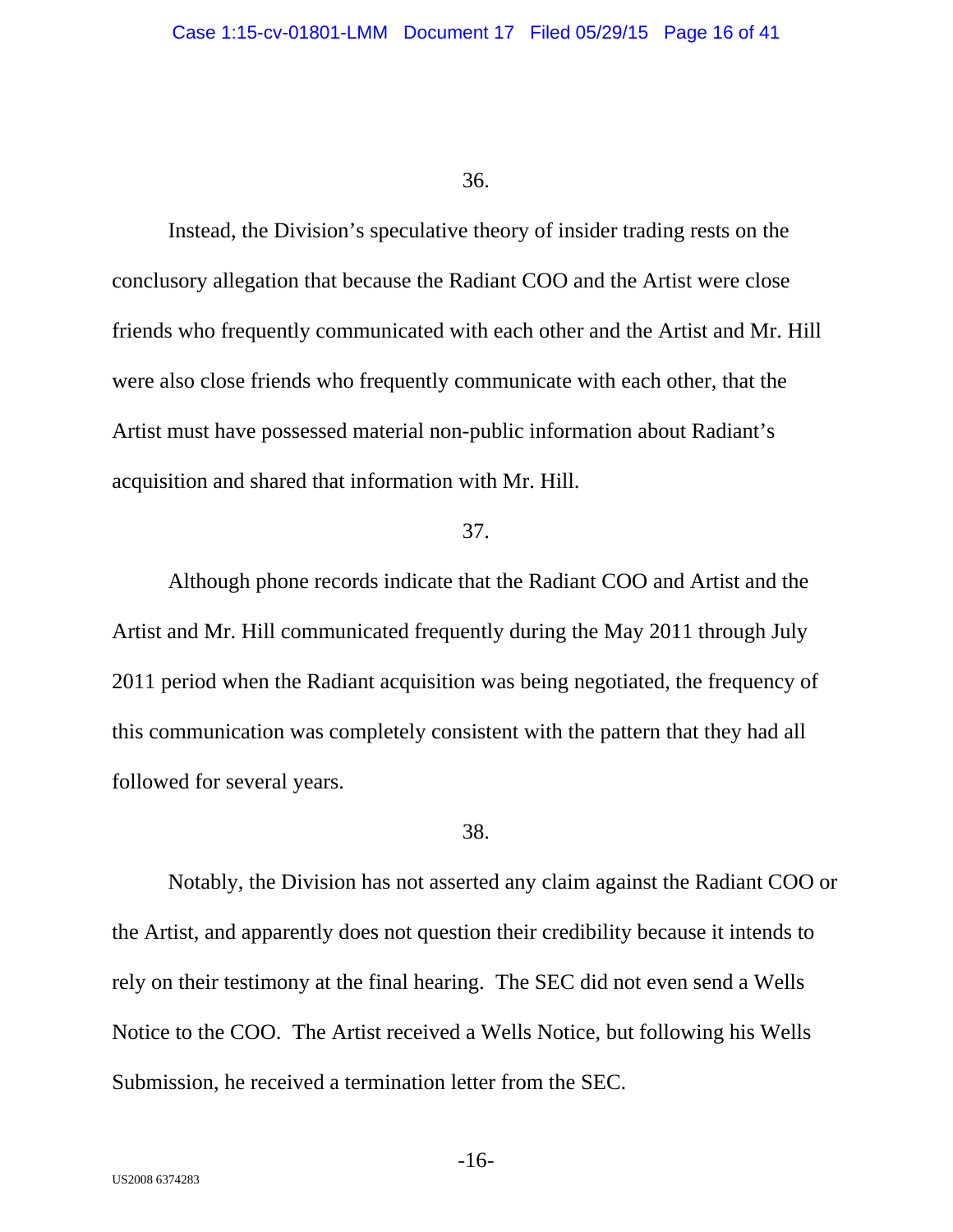## **THE ADMINISTRATIVE PROCEEDING**

39.

On February 17, 2015, the Commission served Mr. Hill with an Order Instituting Cease-And-Desist Proceedings ("OIP") under Section 21C of the Securities and Exchange Act of 1934 ("Exchange Act").<sup>6</sup> According to the OIP, the SEC alleges that Mr. Hill is liable for insider trading relating to his trading in Radiant in 2011 in violation of Section 14(e) of the Exchange Act and Rule 14e-3 promulgated thereunder. The Commission seeks a determination of, among other things, whether Mr. Hill should be ordered to pay civil monetary penalties of millions of dollars and disgorgement under Sections 21B(a), 21B(e), and 21C(e) of the Exchange Act.

#### 40.

Before the passage of the Dodd-Frank Wall Street Reform and Consumer Protection Act, Pub. L. No. 111-203, 124 Stat. 1376 (2010) (the "Dodd-Frank Act"), the SEC could bring an action against an unregulated individual like Mr. Hill for the above-referenced remedies only in a federal district court, where Mr. Hill would hold a Seventh Amendment right to a jury trial.

<sup>6</sup> *See* Hudson Decl. ¶ 7, Ex. 4.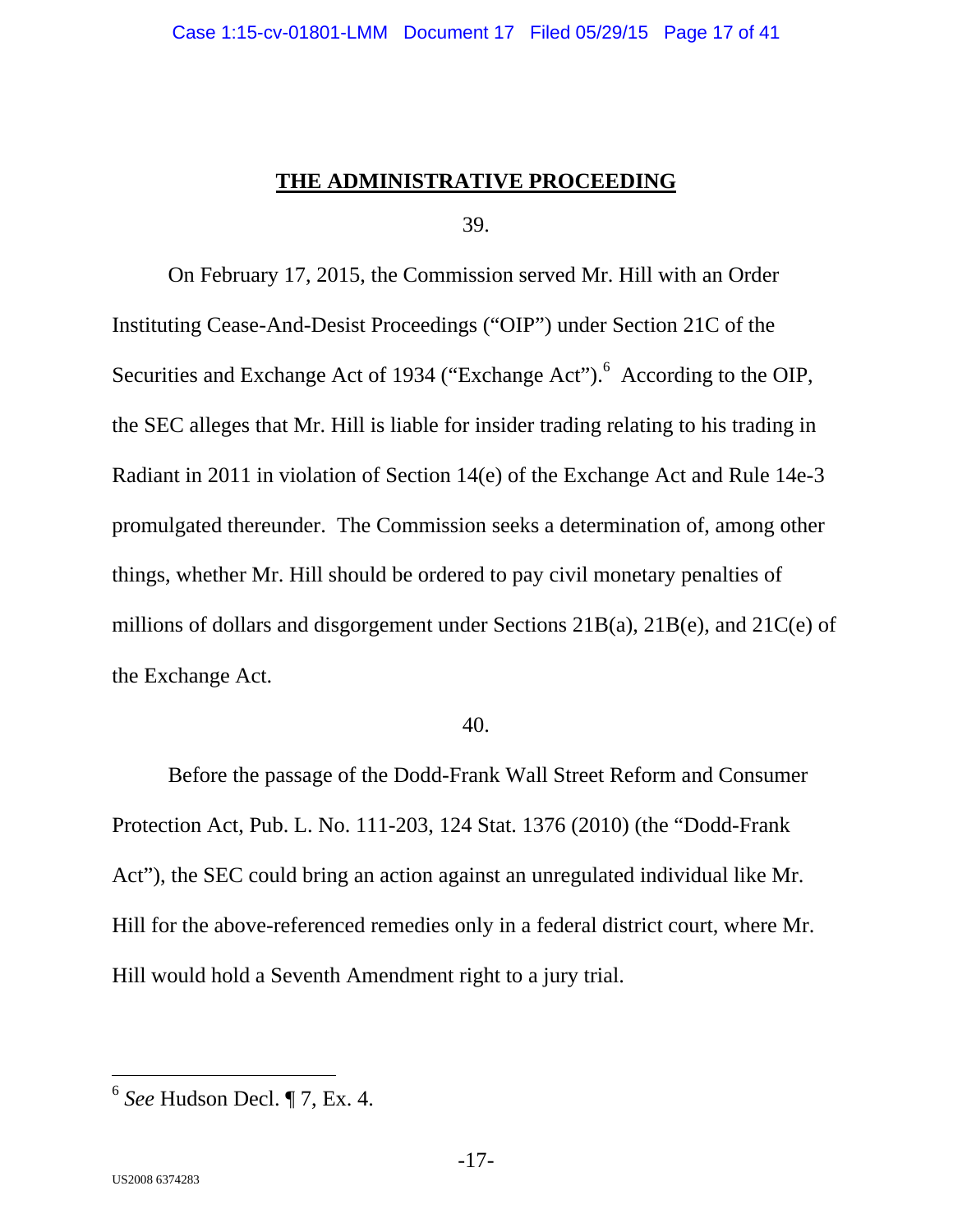But under Section 929P(a) of the Dodd-Frank Act, the SEC now has unguided authority to bring the same action in an administrative Commission proceeding. This unfettered decisionmaking authority has been the centerpiece of the SEC's recent enforcement strategy.

## 42.

Following a string of recent losses in federal jury trials, Andrew Ceresney, the Director of the SEC's Division of Enforcement, announced that the SEC planned to bring more of its insider trading cases in its own administrative courts.<sup>7</sup> The SEC's motivation for depriving individuals of their right to a jury trial in federal district court and instead hailing them before its own judges is clear.

For one thing, threatening individuals with an administrative proceeding has compelled settlements. Mr. Ceresney has himself stated that "there have been a number of cases in recent months where we have threatened administrative proceedings, it was something we told the other we were going to do and they settled."<sup>8</sup>

-

 $^7$  Hudson Decl. ¶ 8, Ex. 5.

 $^8$  Hudson Decl. ¶ 9, Ex. 6.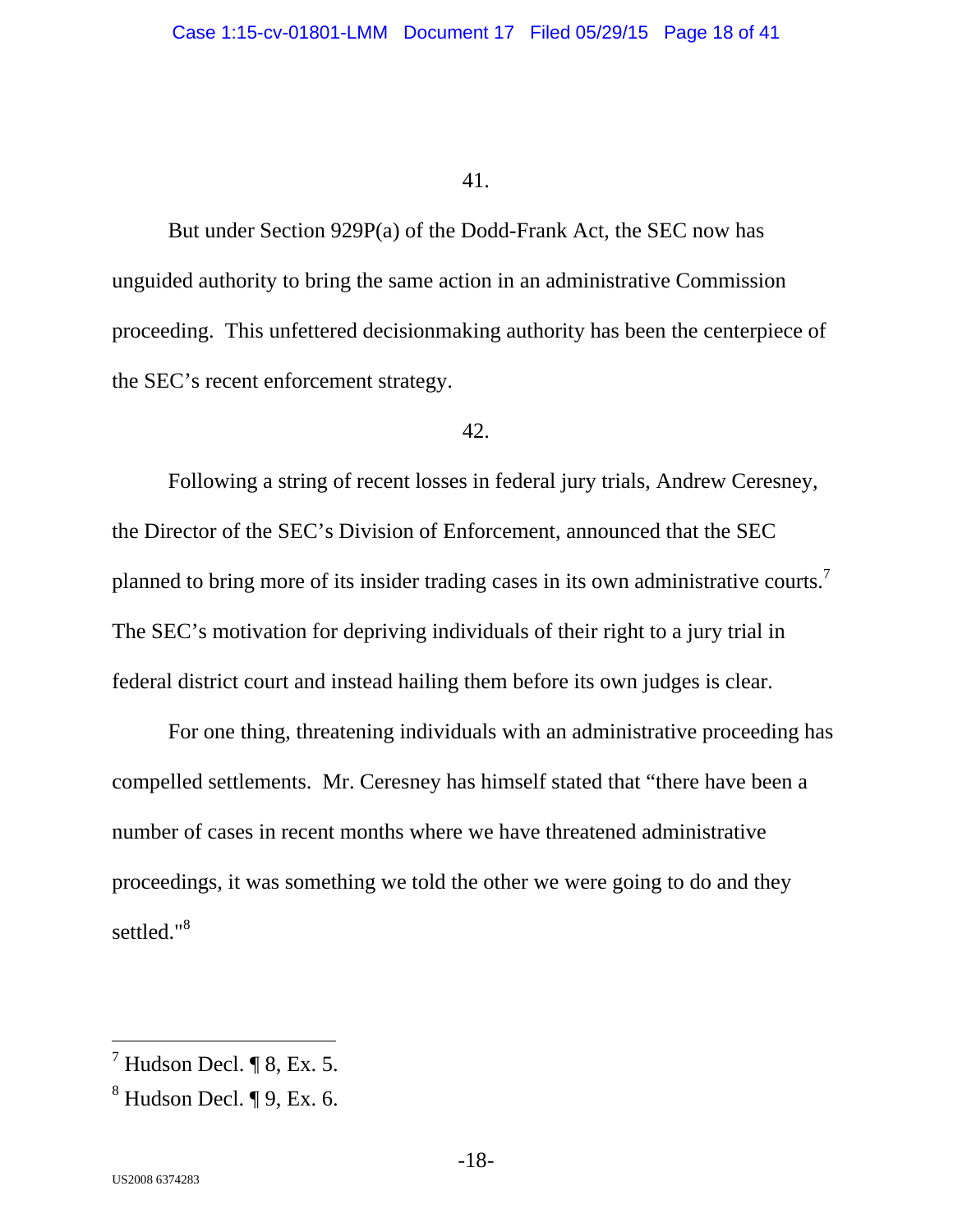The SEC also enjoys a pronounced home-court advantage. According to a recent Wall Street Journal analysis, the SEC has "won against 90% of defendants before its own judges in contested cases from October 2010 through March of this year."<sup>9</sup> In stark contrast, it has only garnered a 69% success rate in cases litigated in federal court over the same period.<sup>10</sup> U.S. District Judge, Jed Rakoff, remarked that in fiscal year 2014 alone, the SEC won 100% of its administrative enforcement actions, while its success rate in federal court reached only  $61\%$ .<sup>11</sup>

#### 44.

This advantage also extends to appeals of ALJ decisions, which are heard by the SEC's Commissioners. The same Wall Street Journal analysis found that, from January 2010 through this past March, the commissioners found for the SEC in 53 out of 56 appeals (or  $95\%$ ).<sup>12</sup> These results are hardly surprising. Bradley Bondi, a former counsel to two former commissioners, recently stated that "[i]n an

<sup>9</sup> *See id.* ¶ 10, Ex. 7.

 $10 \, \text{Id}$ 

<sup>&</sup>lt;sup>11</sup> *See id.*  $\P$  11, Ex. 8;  $\P$  12, Ex. 9.

 $12$  Hudson Decl. ¶ 10, Ex. 7.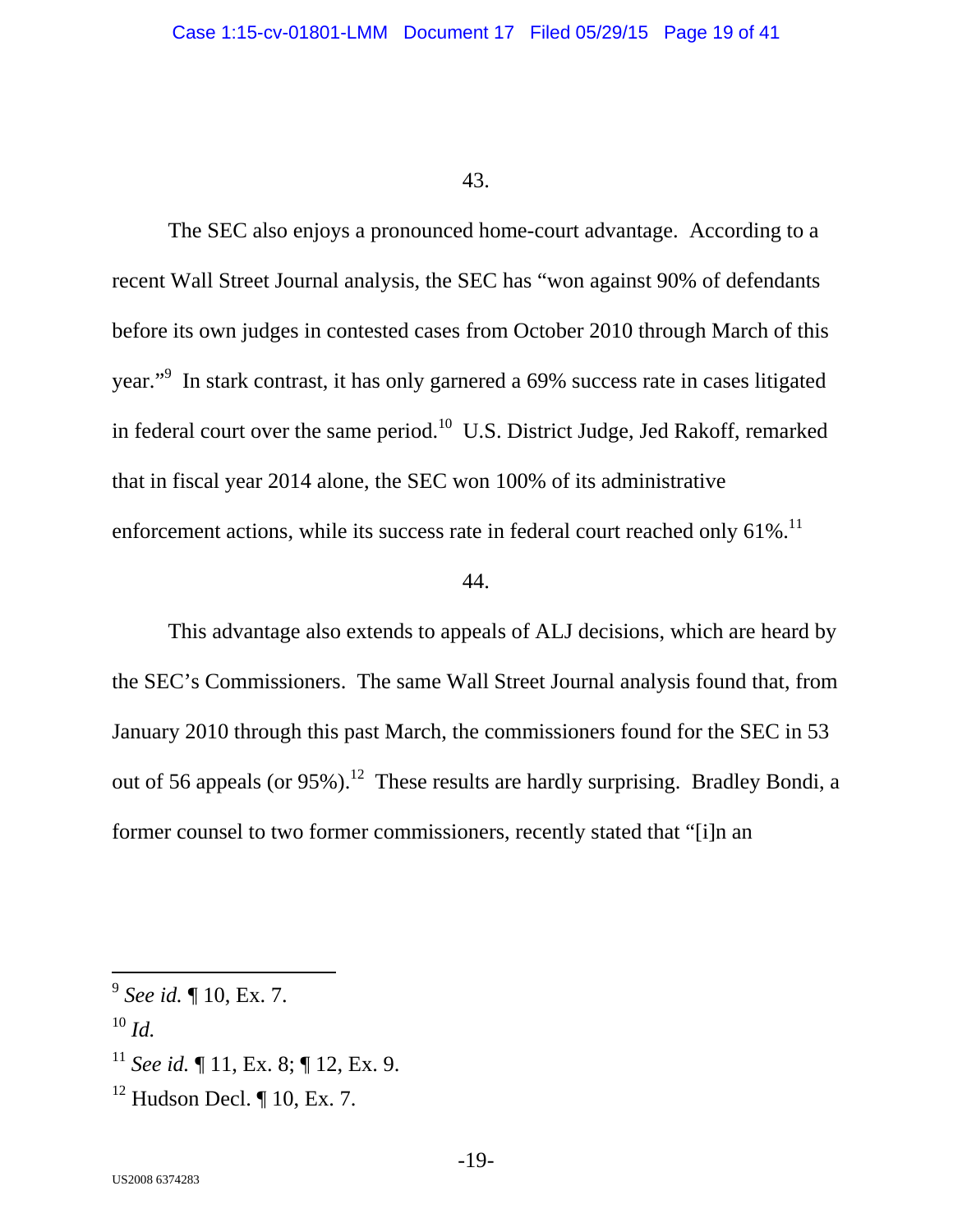administrative law proceeding[,] the commission is akin to the prosecutor and then, in an appeal, the judge in the same case."<sup>13</sup>

45.

Besides this high success rate, the administrative process may also be set up with the deck stacked against defendants like Mr. Hill. One former SEC ALJ, Lillian McEwen, recently told the Wall Street Journal that she believed the administrative review process was at times slanted against defendants.<sup>14</sup> She stated that she retired because her "loyalty to the SEC" was questioned by the agency's Chief Administrative Law Judge after finding in favor of defendants in too many cases.15 Ms. McEwen also added that the expectation was for SEC judges to work under the assumption that "the burden was on the people who were accused to show that they didn't do what the agency said they did."<sup>16</sup>

#### 46.

Fairness concerns even emanate from the SEC's attorneys and Commissioners themselves. The General Counsel of the Commission, Anne K. Small, specifically acknowledged in a public forum last summer that the current

<sup>13</sup> Hudson Decl. ¶ 10, Ex. 7*.* 

 $14$  Hudson Decl. ¶ 10, Ex. 7.

<sup>15</sup> *Id.*

 $^{16}\,$   $ld.$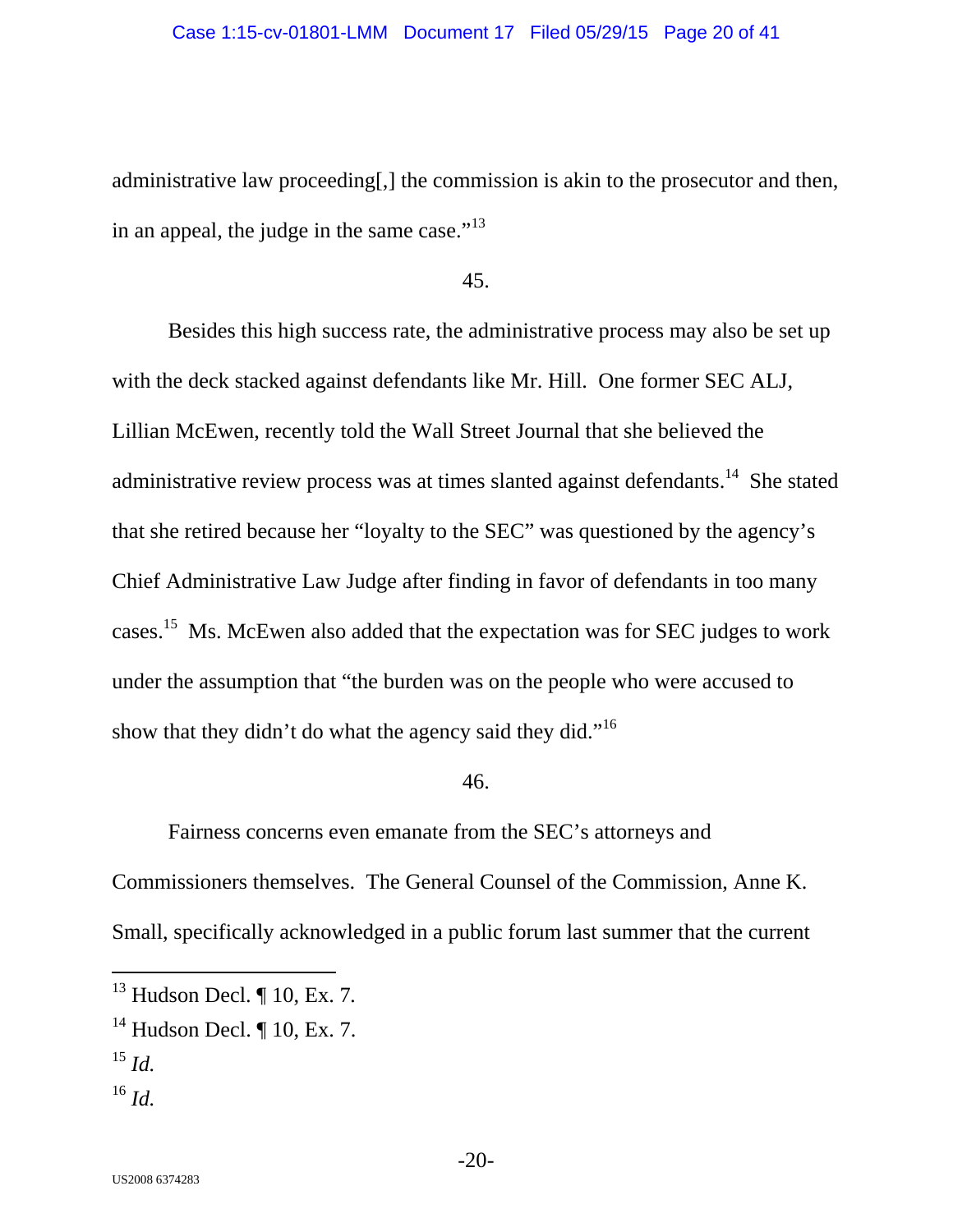administrative proceeding rules are inadequately tailored to address the complexities raised by an insider trading case.<sup>17</sup> In a question and answer session between Small and members of the District of Columbia Bar, Small stated to ensure that "the process is fair and reasonable," it was "entirely reasonable to wonder" if the administrative proceeding rules should be updated to adequately address the increasing number of insider trading and other complex cases being brought within the Commission.<sup>18</sup>

#### 47.

More recently, a current Commissioner acknowledged that the SEC's "enforcement program could also benefit from a look through the lens of fairness."19 Indeed, to "avoid the perception that the Commission is taking its tougher cases to its in-house judges, and to ensure that all are treated fairly and equally," the Commissioner called for the SEC to establish guidelines to determine which enforcement actions should be brought in an administrative forum and which actions should be brought in federal court.<sup>20</sup> Yet, instead of providing the "consistent set of guidelines" advocated by this Commissioner, the recently

-

-21-

 $17$  Hudson Decl. ¶ 13, Ex. 10.

 $^{18}$  *Id.* 

 $19$  Hudson Decl. ¶ 12, Ex. 9.  $^{20}$  *Id.*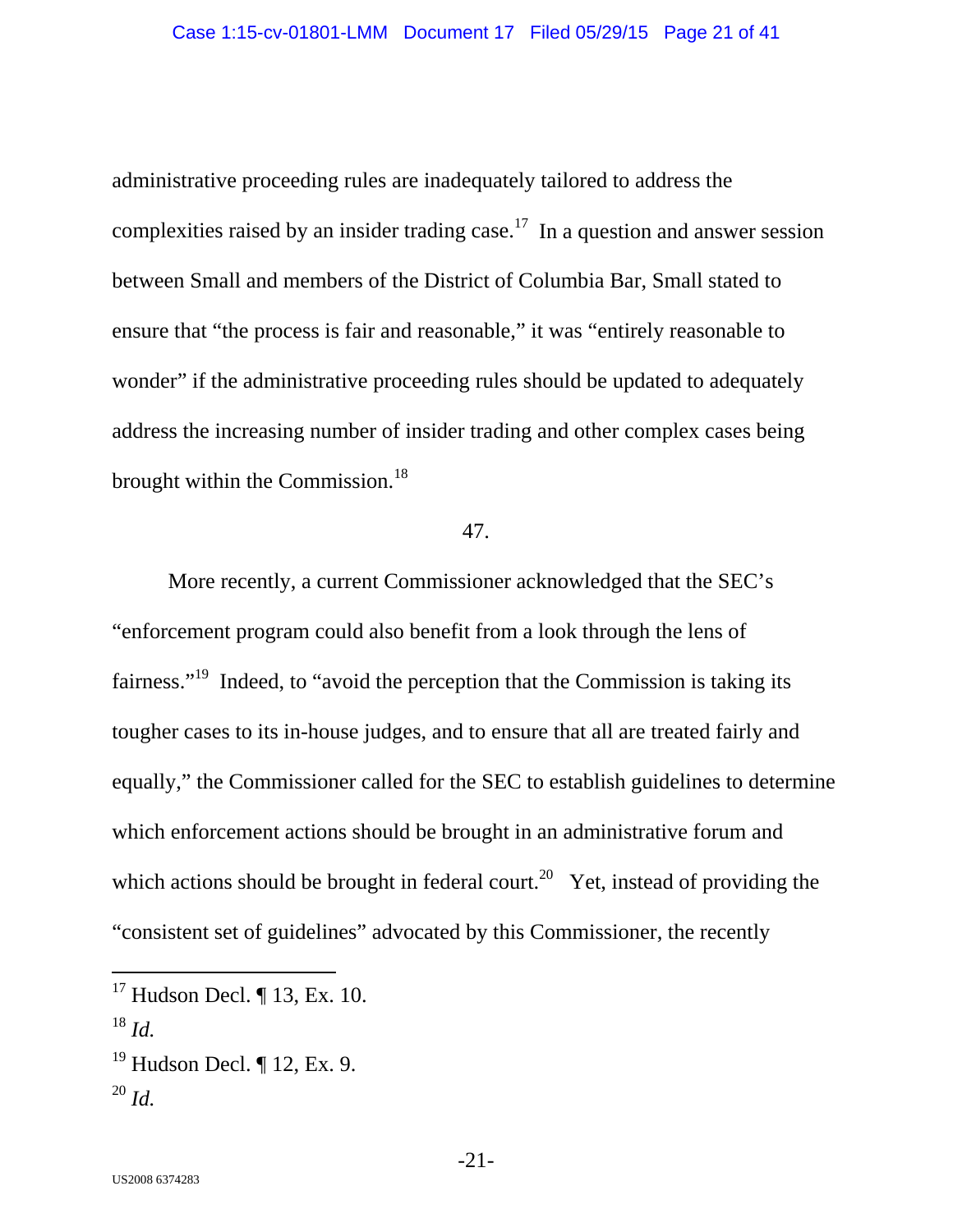published "Approach to Forum Selection in Contested Actions" from the SEC's Division of Enforcement<sup>21</sup> "shed[s] little light on how the decision will be made."<sup>22</sup>

48.

One consideration contained in the Division of Enforcement's guidance suggests that the SEC desires to exert more control over the development of complex legal questions. Indeed, when a case is "likely to raise unsettled and complex" issues, the guidance states that "consideration should be given to . . . obtaining a Commission decision on such issues, subject to appellate review in the federal courts  $[$ to $]$  facilitate development of the law."<sup>23</sup> Before this guidance was issued, a former SEC Commissioner told the Wall Street Journal that in "bringing more cases in its own backyard, the agency is not only increasing its chances of winning but giving itself greater control over the future evolution of legal doctrine."24 And the SEC's efforts to shape the law are helped by the limited appellate review of Commission interpretations of ambiguous securities law issues, which are entitled to deference under *Chevron U.S.A., Inc. v. Natural Resources Defense Council*, *Inc.*, 467 U.S. 837, 842-45 (1984).

<sup>&</sup>lt;sup>21</sup> Hudson Decl.  $\P$  14, Ex. 11.

<sup>22</sup> *See id.* ¶ 15, Ex. 12.

<sup>23</sup> *See* Hudson Decl. ¶ 14, Ex. 11 at 3.

<sup>24</sup> *Id.* ¶ 10, Ex. 7.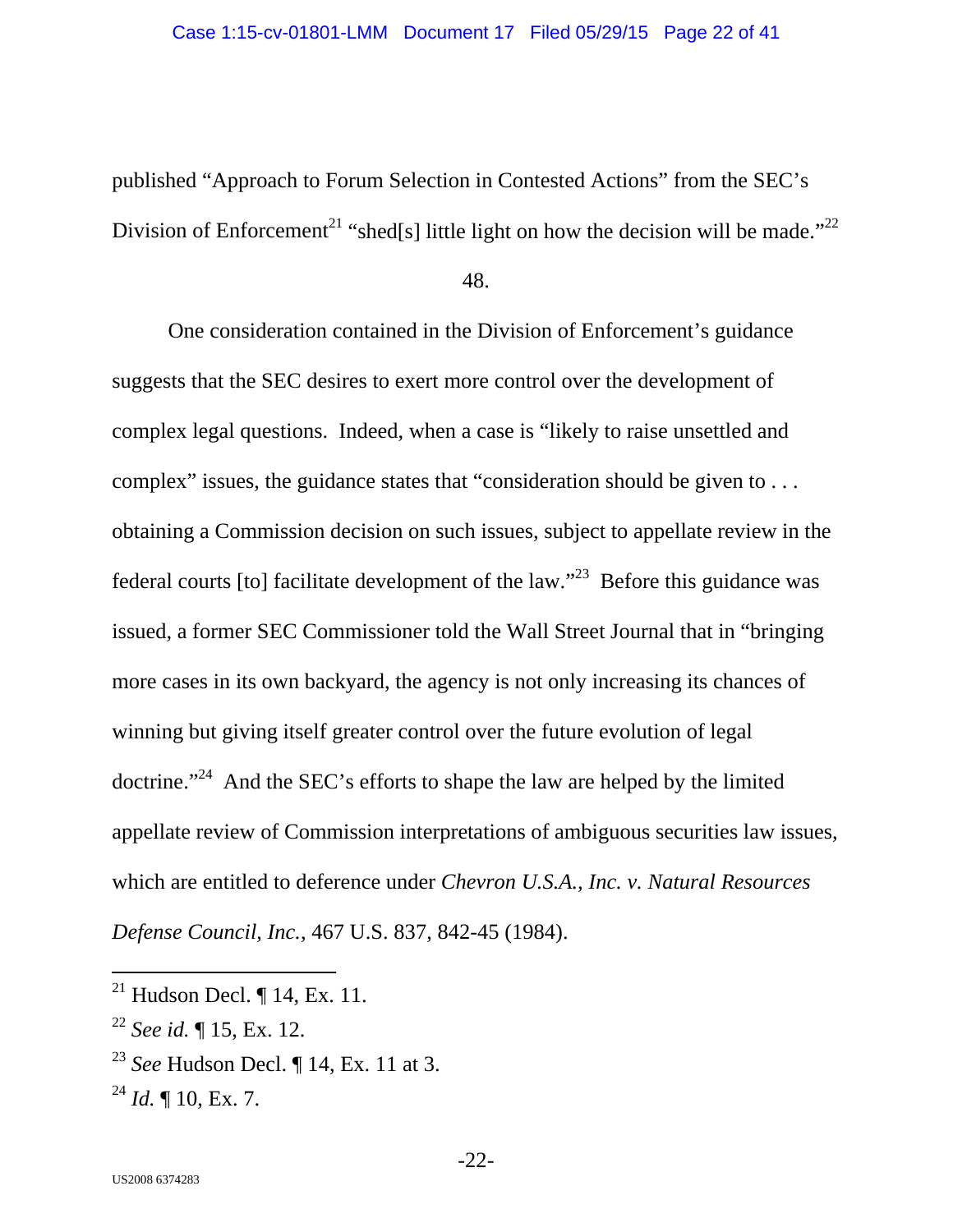The target of this chorus of criticism and concern – the SEC administrative proceeding – lacks the constitutional and procedural safeguards available in a federal district court action.

## 50.

An administrative proceeding happens within the SEC's confines. It is prosecuted by SEC attorneys, governed by the SEC's Rules of Practice ("Rules of Practice"), and is adjudicated by an SEC ALJ, who serves as the finder of fact and law.

## 51.

Unlike a civil action in federal district court, a respondent in an administrative proceeding has no right to a trial by jury.

# 52.

The Federal Rules of Civil Procedure are not applicable in an administrative proceeding.

# 53.

The Federal Rules of Evidence are also not applicable in an administrative proceeding. Instead, any evidence that "can conceivably throw any light upon the controversy," including hearsay, "normally" will be admitted in an administrative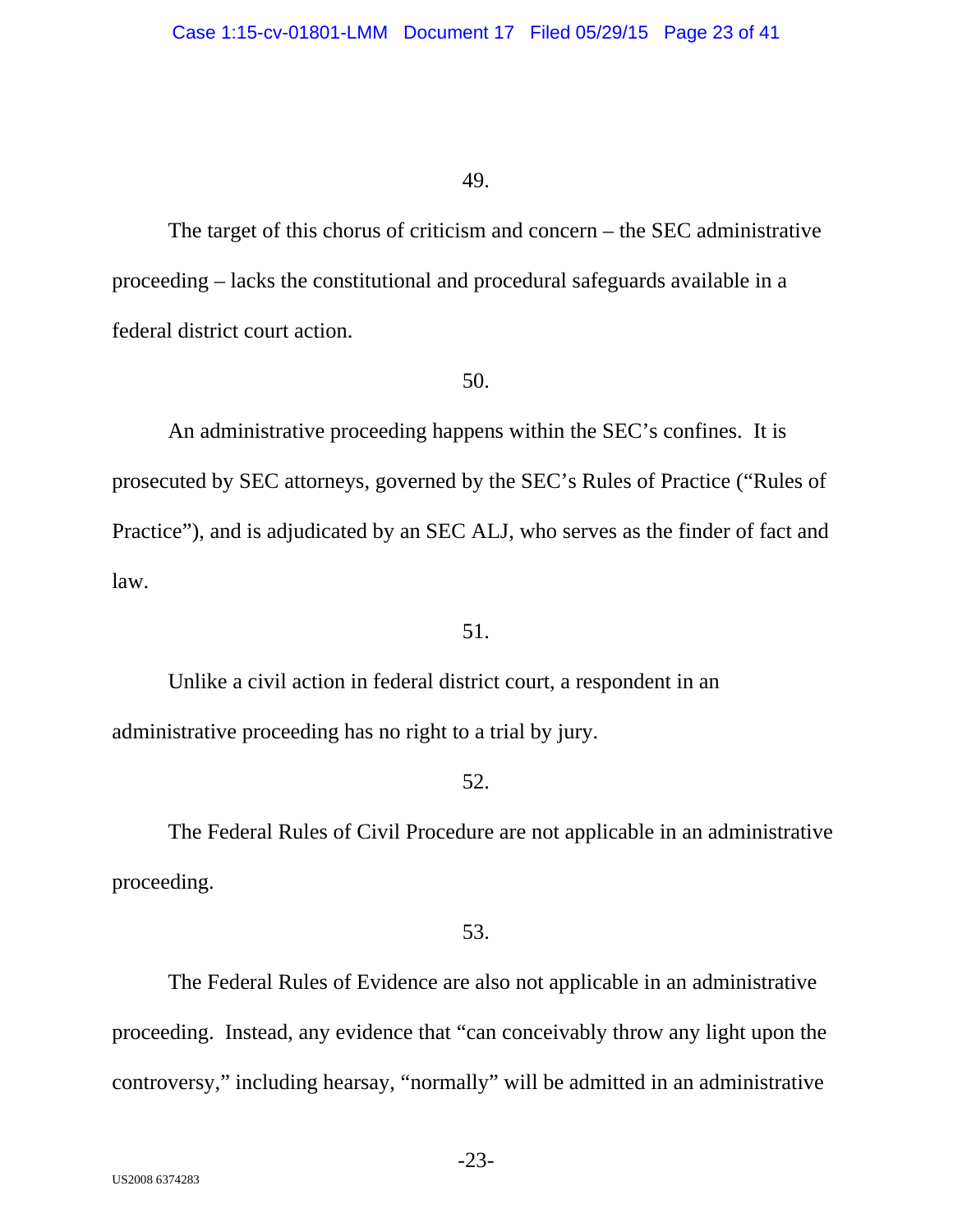proceeding. *In the Matter of Jay Alan Ochanpaugh*, Release No. 54363 (Aug. 25, 2006), 88 S.E.C. Docket 2510, 2006 WL 2482466, at \*6 n.29.

#### 54.

The discovery allowed in an administrative proceeding is far more limited than in federal court. Indeed, respondents are generally barred from taking depositions under Rules of Practice 233 and 234. Mr. Hill is thus prohibited from taking the equivalent of a Rule 30(b)(6) deposition of the SEC. Respondents may also obtain documents only through the issuance of a Subpoena under Rule of Practice 232.<sup>25</sup>

### 55.

Administrative proceedings run on a much faster timetable than civil cases in federal court. Under Rule of Practice 360, an evidentiary hearing must occur, at most, approximately four months after the SEC issues an OIP. The SEC even has the discretion to require that the hearing occur as early as one month after the OIP's issuance. And the SEC need not begin making available the limited discovery afforded to respondents in an administrative proceeding until seven days

-

 $25$  Significantly, while Mr. Hill has sought the issuance of a subpoena to the SEC for the production of documents relevant to the administrative proceeding, the Division of Enforcement has already signaled that they will move to quash the subpoena.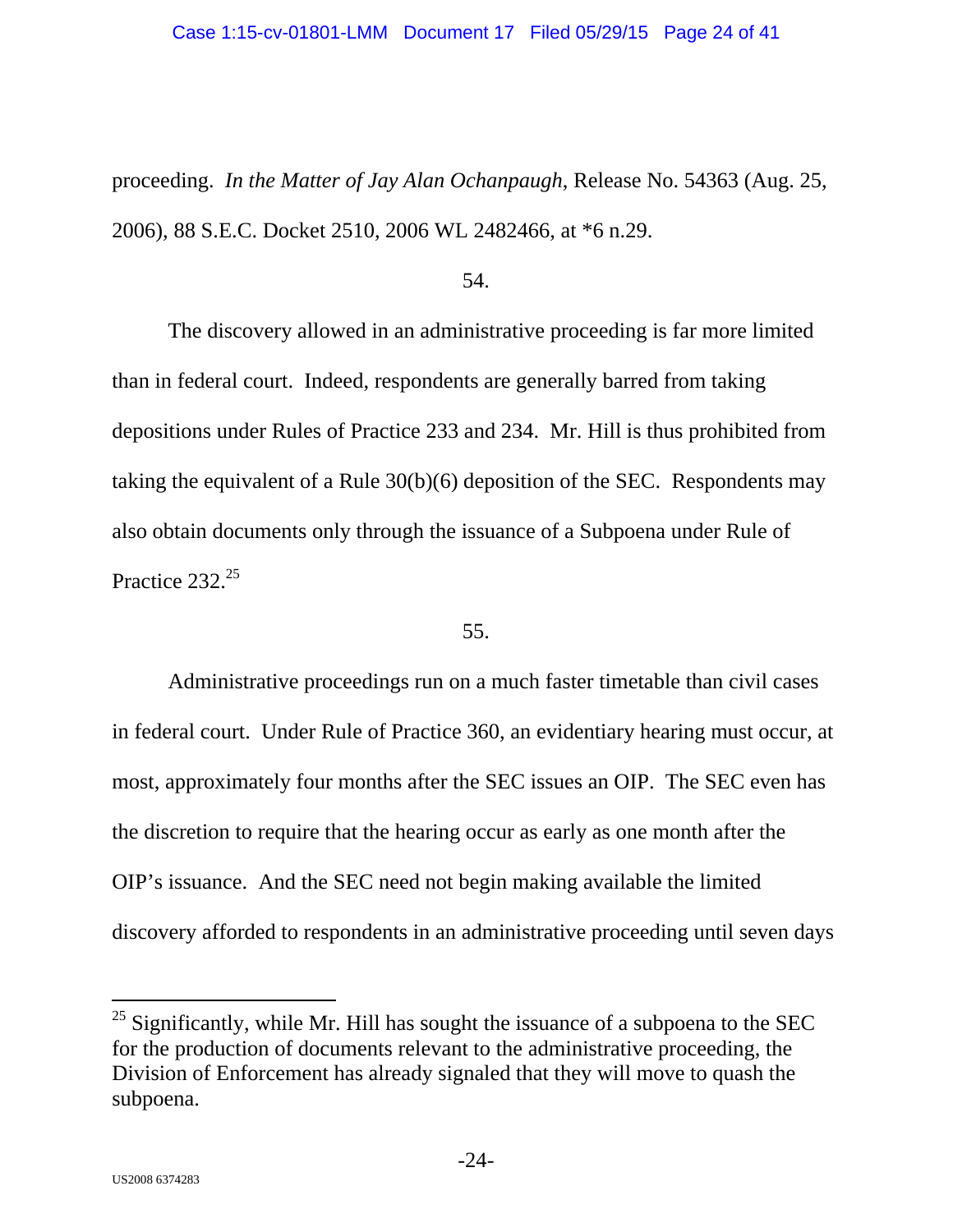after the OIP's issuance. At bottom, although the SEC enjoyed the benefit of having two years to conduct its investigation of this complex case, Mr. Hill is required to digest the investigative file and prepare for trial in a mere four months.

#### 56.

Although a defendant in a federal civil action may assert counterclaims, the Rules of Practice bar a respondent from doing so in an administrative proceeding.

57.

Nor do the Rules of Practice allow a respondent to file the equivalent of a Rule 12 motion to dismiss to test the legal sufficiency of the allegations underlying the SEC's administrative complaint.

### 58.

An appeal from the SEC ALJ's decision is heard by the SEC itself: the very body that approved the administrative enforcement action in the first place. The Commission has the authority to hear or decline an appeal and to even impose greater sanctions than those ordered by the ALJ. Only after it becomes effective, may a Commission's final order be then appealed to a United States Court of Appeals. Of course, by that point, the unconstitutional administrative proceeding will have already come to an end.

-25-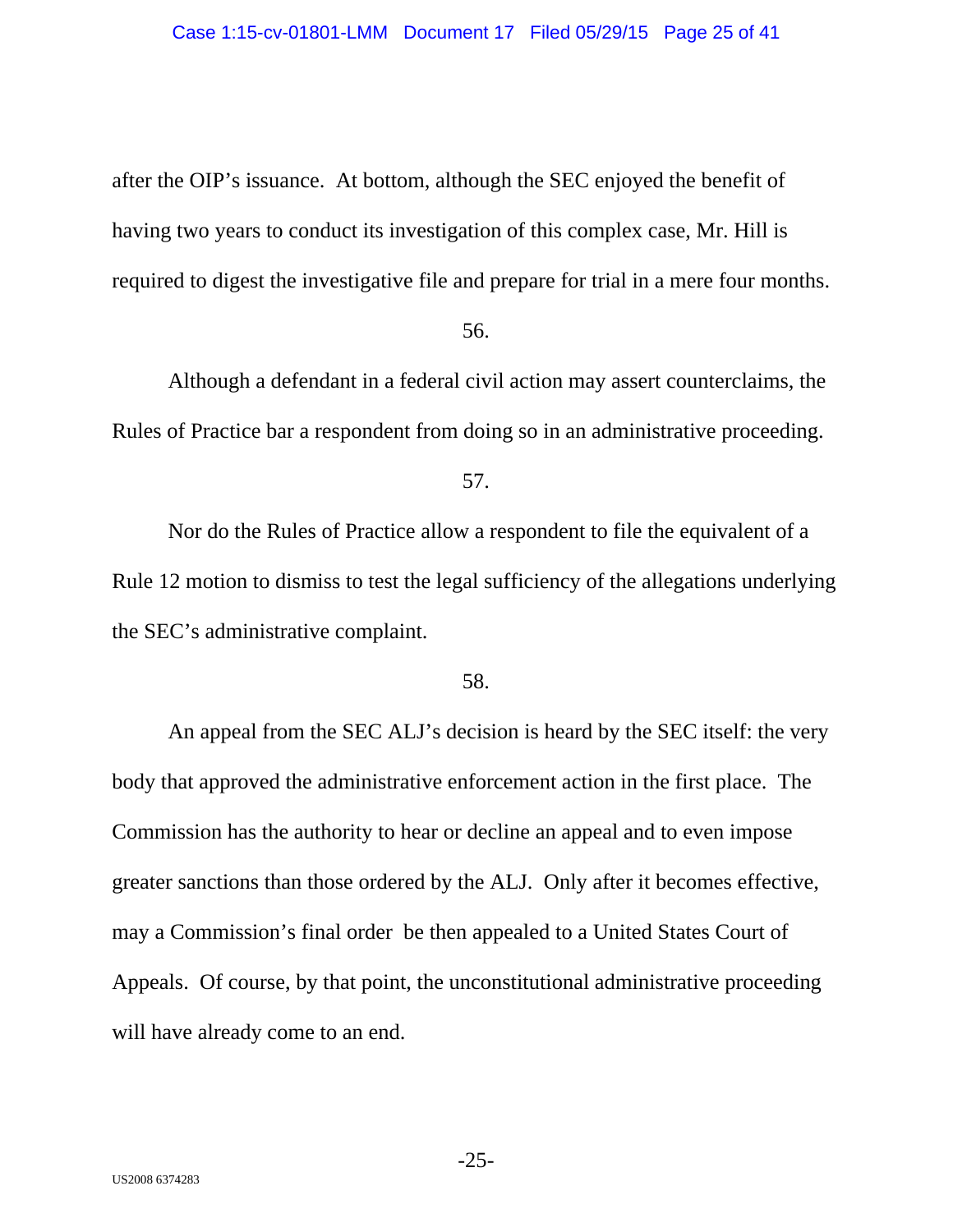# **CONGRESS' DELEGATION OF POWER TO THE SEC TO BRING ADMINISTRATIVE CIVIL PENALTY ENFORCEMENT ACTIONS AGAINST UNREGULATED INDIVIDUALS VIOLATES ARTICLE I**

59.

Article I, § 1 of the U.S. Constitution vests "[a]ll legislative Powers herein granted . . . in a Congress of the United States." U.S. Const. art. I, § 1. As such, the Supreme Court has long insisted that "'the integrity and maintenance of our system of government ordained by the Constitution' mandate that Congress generally cannot delegate its legislative power to another Branch." *Mistretta v. United States*, 488 U.S. 361, 372 (1989) (quoting *Field v. Clark*, 143 U.S. 649, 692 (1892)). Despite this general prohibition, Congress may confer decisionmaking authority on an executive agency, so long as it provides an intelligible principle to which that agency is to conform. *Whitman v. Am. Trucking Assocs.*, 531 U.S. 457, 472 (2001).

#### 60.

The Dodd-Frank Act's conferral of administrative enforcement authority to the Commission to seek civil penalties against unregulated individuals constitutes a delegation of legislative power because the SEC now possesses expanded authority to alter the rights, duties, and legal relations of individuals. *See I.N.S. v. Chadha*, 462 U.S. 919, 952 (1983); *see also Metro. Wash. Airports Auth. v. Citizens for* 

-26-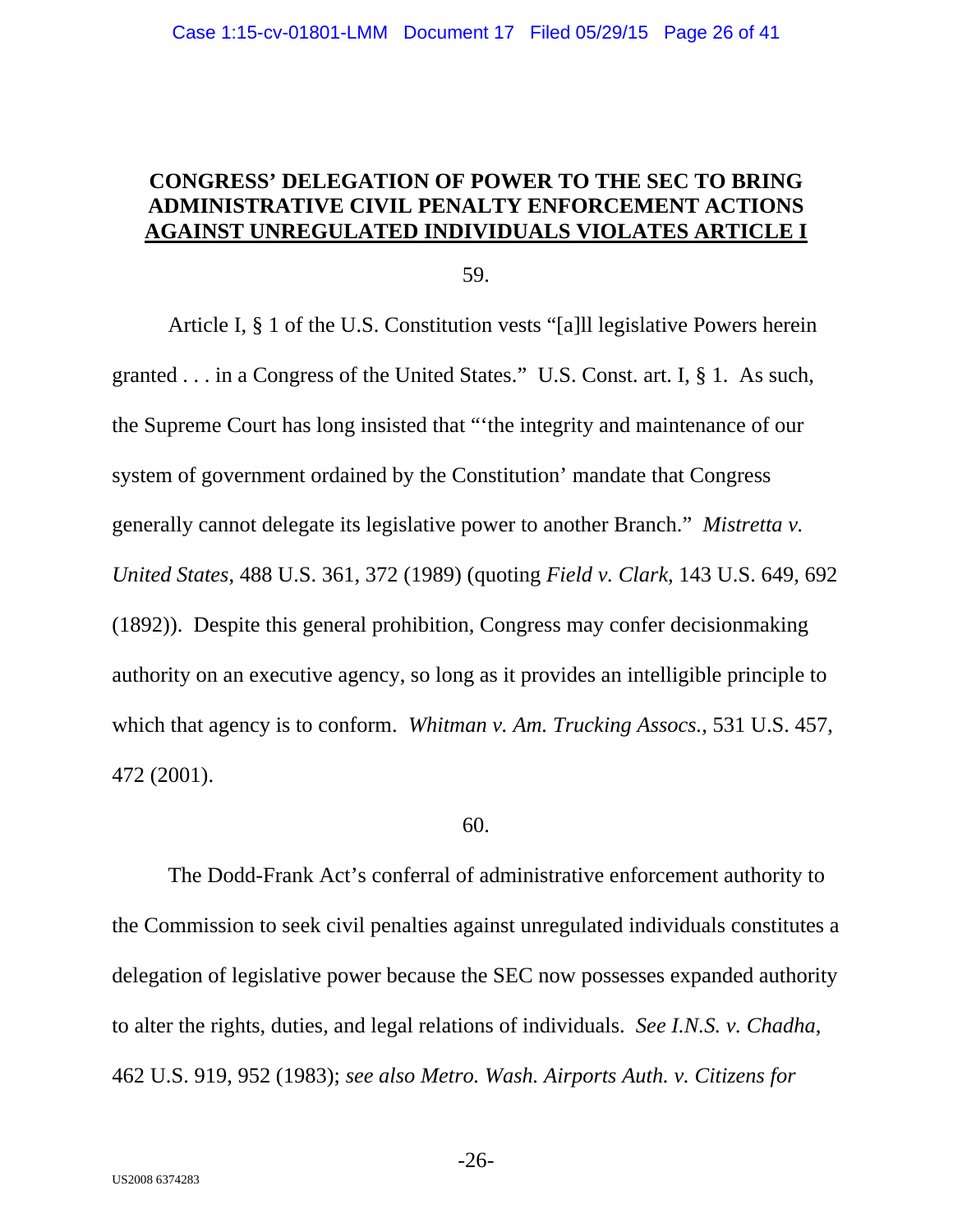#### Case 1:15-cv-01801-LMM Document 17 Filed 05/29/15 Page 27 of 41

*Abatement of Aircraft Noise, Inc.*, 501 U.S. 252, 276 (1991); *Thomas v. Union Carbide Agric. Prods. Co.*, 473 U.S. 568, 589 (1985).

61.

 Before the enactment of the Dodd-Frank Act, enforcement actions against unregulated individuals for civil penalties had to be brought exclusively in an Article III court.<sup>26</sup> However, by virtue of the Dodd-Frank Act, the Commission now also possesses the authority to bring this action in an administrative proceeding that lacks the same procedural safeguards, such as the Seventh Amendment right to a jury trial, that are found in its Article III counterpart. *See*  Pub. L. No. 111-203 §§ 929P(a)(1), (a)(2)(E), (a)(3)(e), and (a)(4)(e) (allowing the Commission to seek civil penalties against "any person" in an administrative cease-and-desist proceeding initiated under the Securities Act, the Exchange Act, the Company Act, and the Investors Act).

62.

Despite the broad scope of power delegated to the Commission, the Dodd-Frank Act lacks any "intelligible principle" as to when an enforcement action for

<sup>26</sup> See Securities Enforcement Remedies and Penny Stock Reform Act of 1990, Pub L. 101-429 (1990) §§ 101, 201, 302, 402 (authorizing the Commission to bring suit against "any person" in a federal district court to seek civil penalties); *see also* 15 U.S.C. § 78u-1 (authorizing the Commission to bring an action in federal district court to seek civil penalties for insider trading).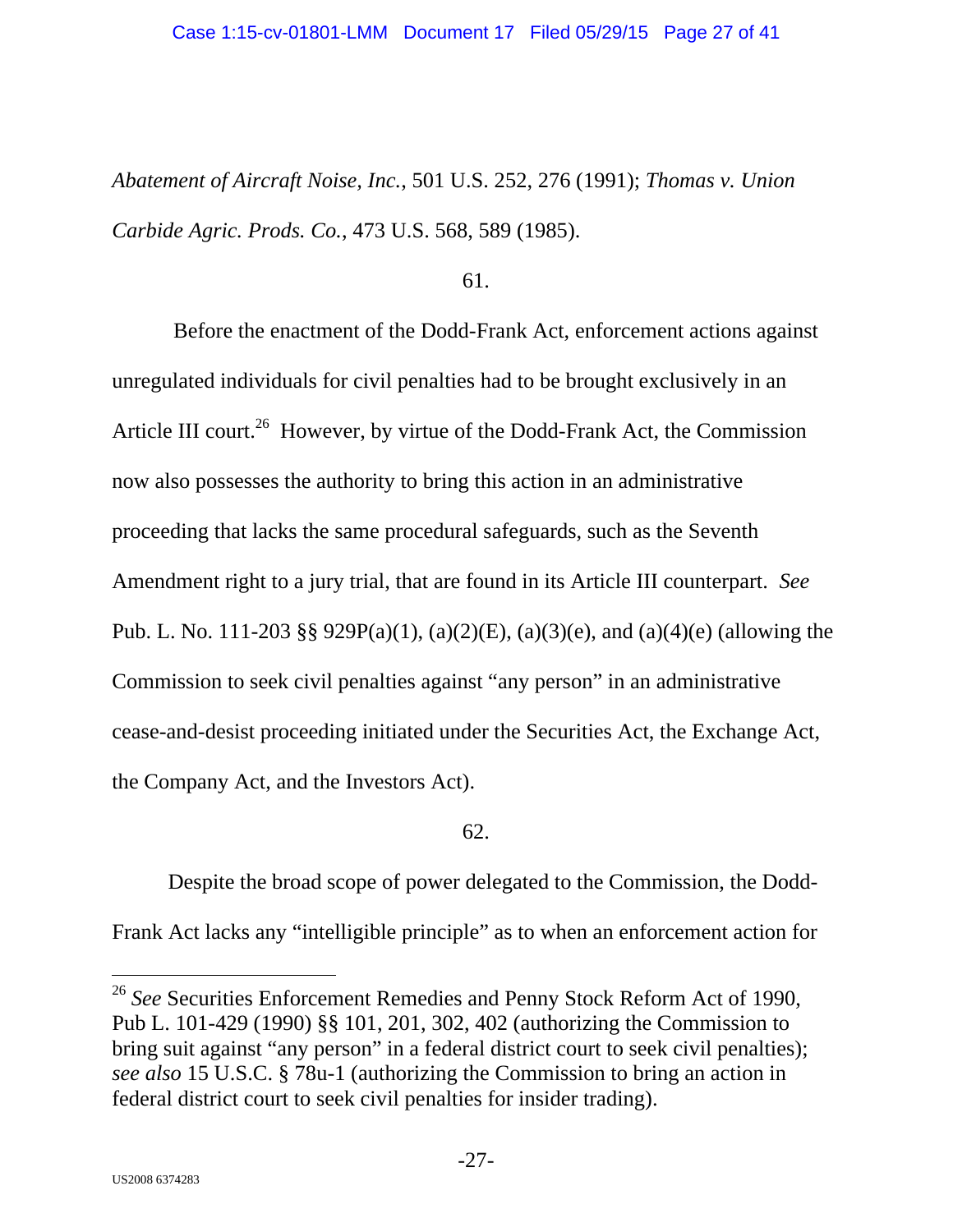civil penalties against an unregulated individual should be brought in an administrative, rather than a judicial, forum. *See* Pub. L. No. 111-203 §§ 929 $P(a)(1)$ , (a)(2)(E), (a)(3)(e), and (a)(4)(e). The relevant legislative history is also silent on this matter. *See* H.R. Rep. No. 111-517, at 870-71 (2010) (Conf. Rep.); H.R. Rep. No. 111-687, pt. 1, at 78 (2010).

63.

Even the Commission's attorneys and Commissioners have admitted the lack of *any* congressional principal guiding the Commission's selection of a forum in which to bring an enforcement action. When previously asked by a court to articulate "the criteria that the SEC uses to determine whether a matter is referred to court, criminally or civilly, versus referred for administrative proceeding," a Commission attorney responded:

> To start with, Congress gave the SEC two distinct paths that it can follow in pursuing a civil action: You can go into Federal District Court; you can bring it in an administrative proceeding. *It did not provide any criteria as to when the Commission would or should do one versus the other.* It's entirely left to the Commission's discretion. The Commission decides – does not have formal criteria.

The Commission decides on a case-by-case basis, based on everything before it, which route it might want to follow.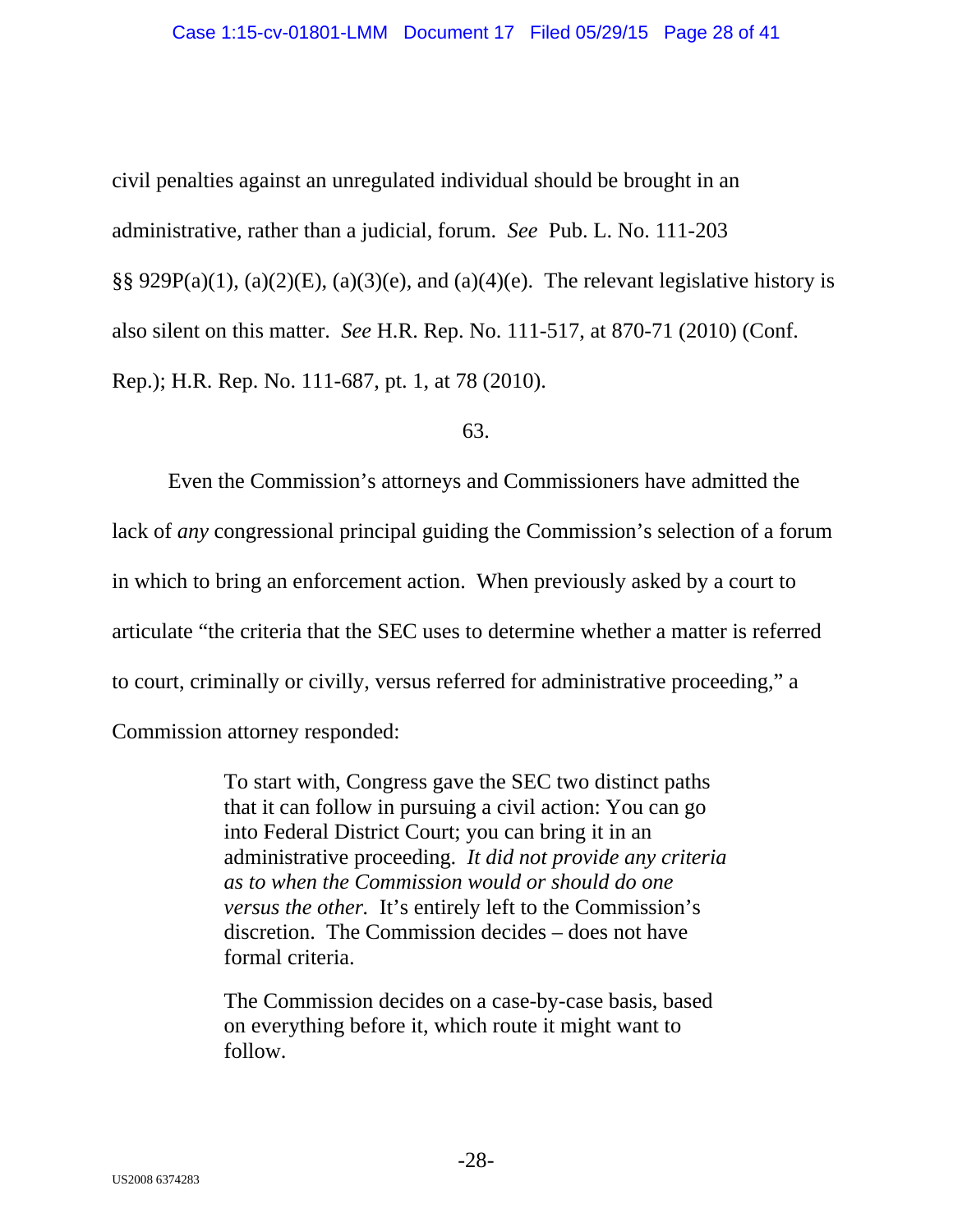#### Case 1:15-cv-01801-LMM Document 17 Filed 05/29/15 Page 29 of 41

Tr. of Mot. for TRO at 66-67, *Jarkesy v. United States Sec. and Exchange Comm'n*, No. 1:14-cv-00114-BAH (D.D.C. June 11, 2014) (No. 22) (emphasis added).<sup>27</sup>

## 64.

And in light of the vacuum created by Congress, a Commissioner recently acknowledged the need to establish guidelines as to when enforcement actions should be brought in an administrative, as opposed to, a judicial forum. *See* para 47. Although the Division of Enforcement has since issued this guidance, the considerations contained therein offer little clarity as to how the SEC goes about selecting the forum in which to bring an enforcement action.

### 65.

The admitted absence of a guiding principle from Congress renders the Dodd-Frank Act's delegation of expanded administrative enforcement authority unconstitutional as a violation of Article I.

<sup>27</sup> *See* Hudson Decl. ¶ 16, Ex. 13.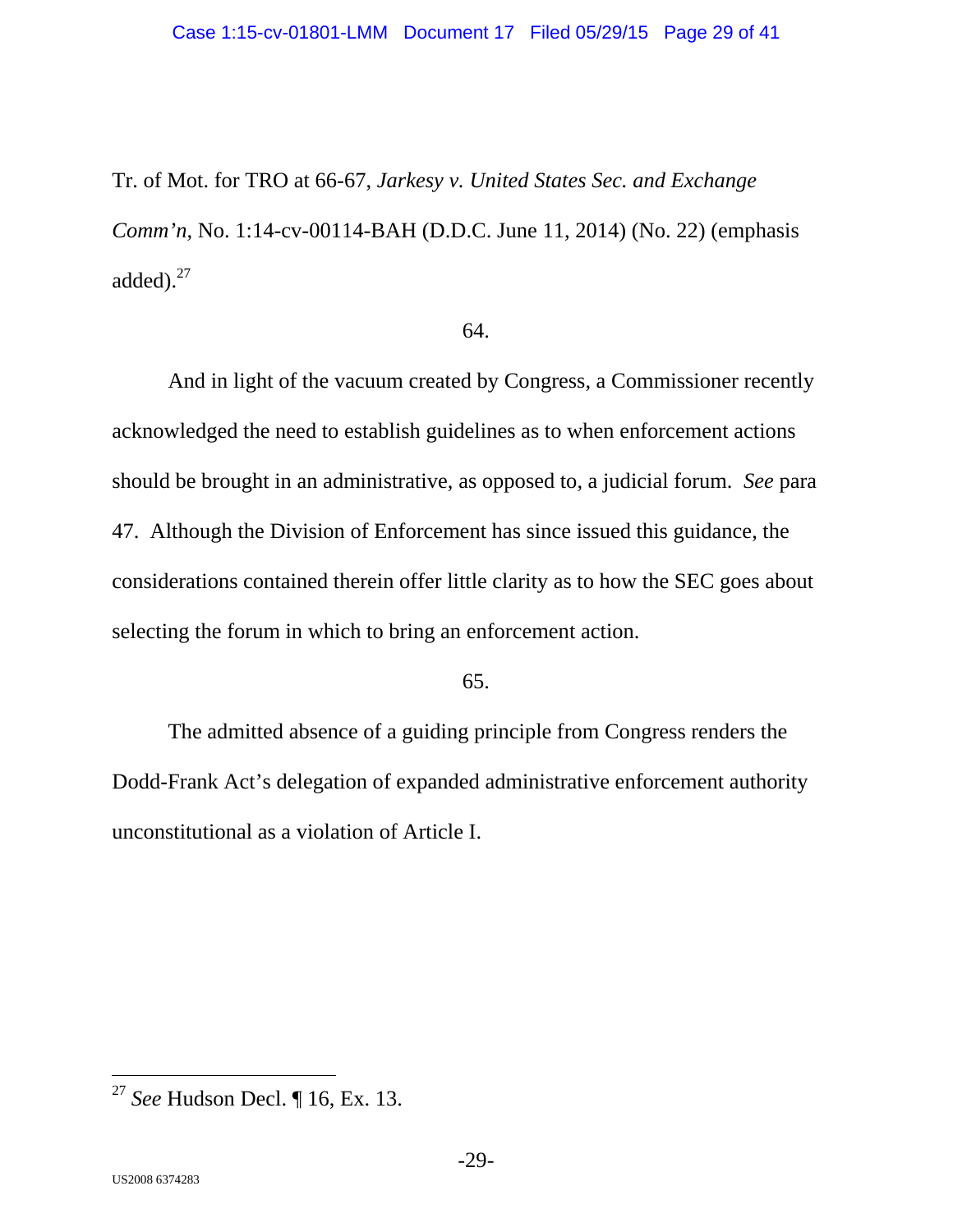# **THE CONFERRAL OF UNLIMITED AUTHORITY TO THE SEC TO BRING ADMINISTRATIVE CIVIL PENALTY PROCEEDINGS VIOLATES THE SEVENTH AMENDMENT OF THE CONSTITUTION**

66.

The Seventh Amendment states that "[i]n suits at common law, where the value in controversy shall exceed twenty dollars, the right of trial by jury shall be preserved . . . ." U.S. Const., amend. VII.

67.

The Supreme Court has "consistently interpreted the phrase 'suits at common law' to refer to suits in which *legal* rights were to be ascertained and determined, in contradistinction to those where equitable rights alone were recognized, and equitable remedies were administered." *Granfinanciera, S.A. v. Nordberg*, 492 U.S. 33, 41 (1989) (internal quotation marks and citations omitted). The Seventh Amendment also extends to "actions brought to enforce statutory rights that are analogous to common-law causes of action ordinarily decided in English law courts in the late 18th century, as opposed to those customarily heard by courts of equity or admiralty." *Id.* at 42.

68.

An administrative civil penalty enforcement action is analogous to the 18th century common law cause of action in debt, "and federal courts have rightly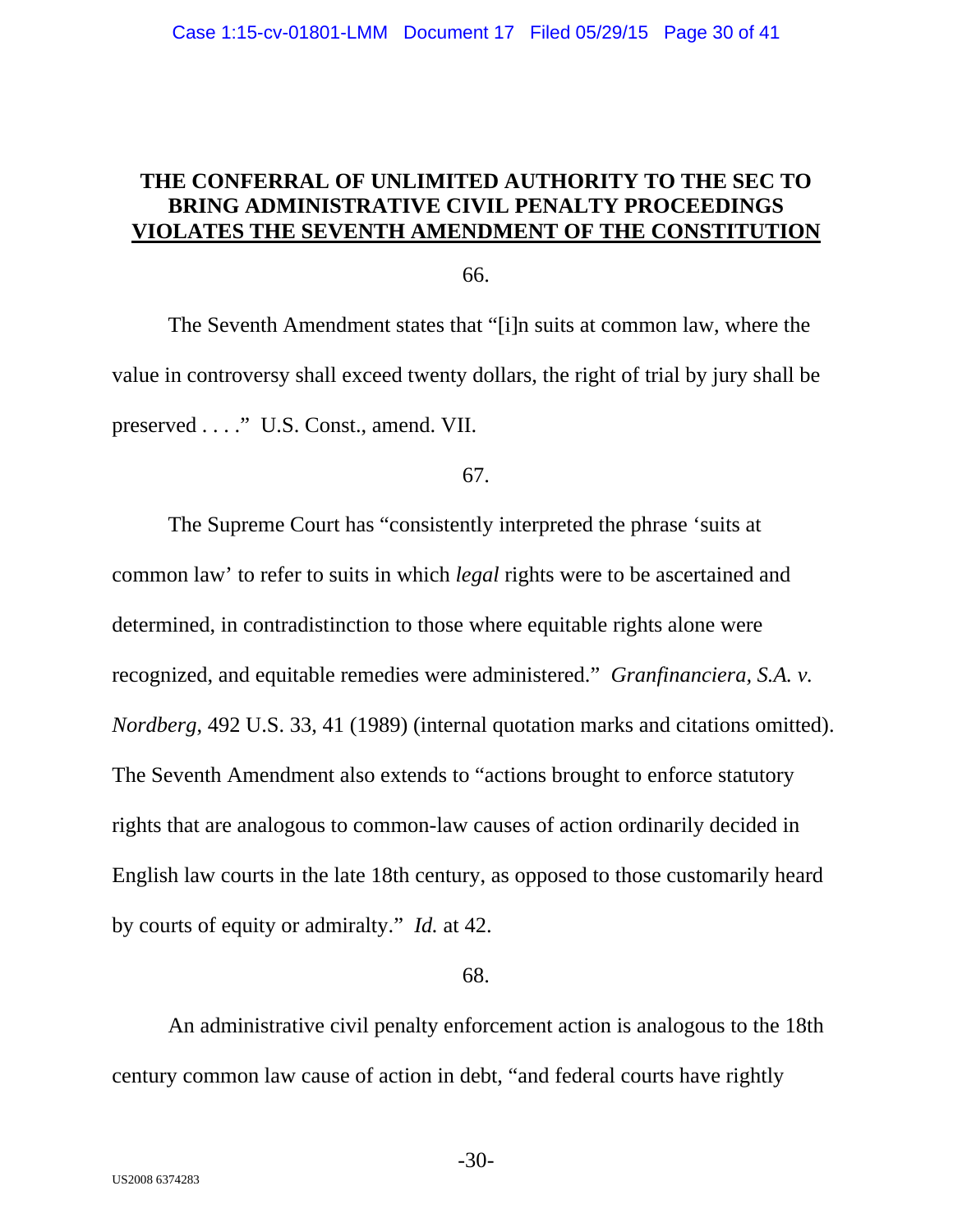#### Case 1:15-cv-01801-LMM Document 17 Filed 05/29/15 Page 31 of 41

assumed that the Seventh Amendment required a jury trial." *Tull v. United States*, 481 U.S. 412, 420 (1987).

#### 69.

Civil penalties intended to punish culpable individuals, like those sought by the SEC here, is a type of "remedy at common law that could only be enforced in courts of law." The Seventh Amendment thus attaches to this type of proceeding. *Tull*, 481 U.S. at 422-23.

## 70.

Even if this enforcement action involved a public right created by Congress, *see Atlas Roofing Co. v. Occupational Safety and Health Comm'n*, 430 U.S. 442, 452 (1977), until 2010, Congress had exclusively assigned the adjudication of such rights to an Article III court, in which a jury trial right attached.

## 71.

When enacted in 2010, the Dodd-Frank Act did not *create a new* public right. Indeed, it created neither a new cause of action nor remedies therefor. *See Granfinanciera, S.A.*, 492 U.S. at 60. Instead, the Dodd-Frank Act simply authorized the Commission to institute a preexisting type of government enforcement action that was once the exclusive province of an Article III court in an administrative forum as well.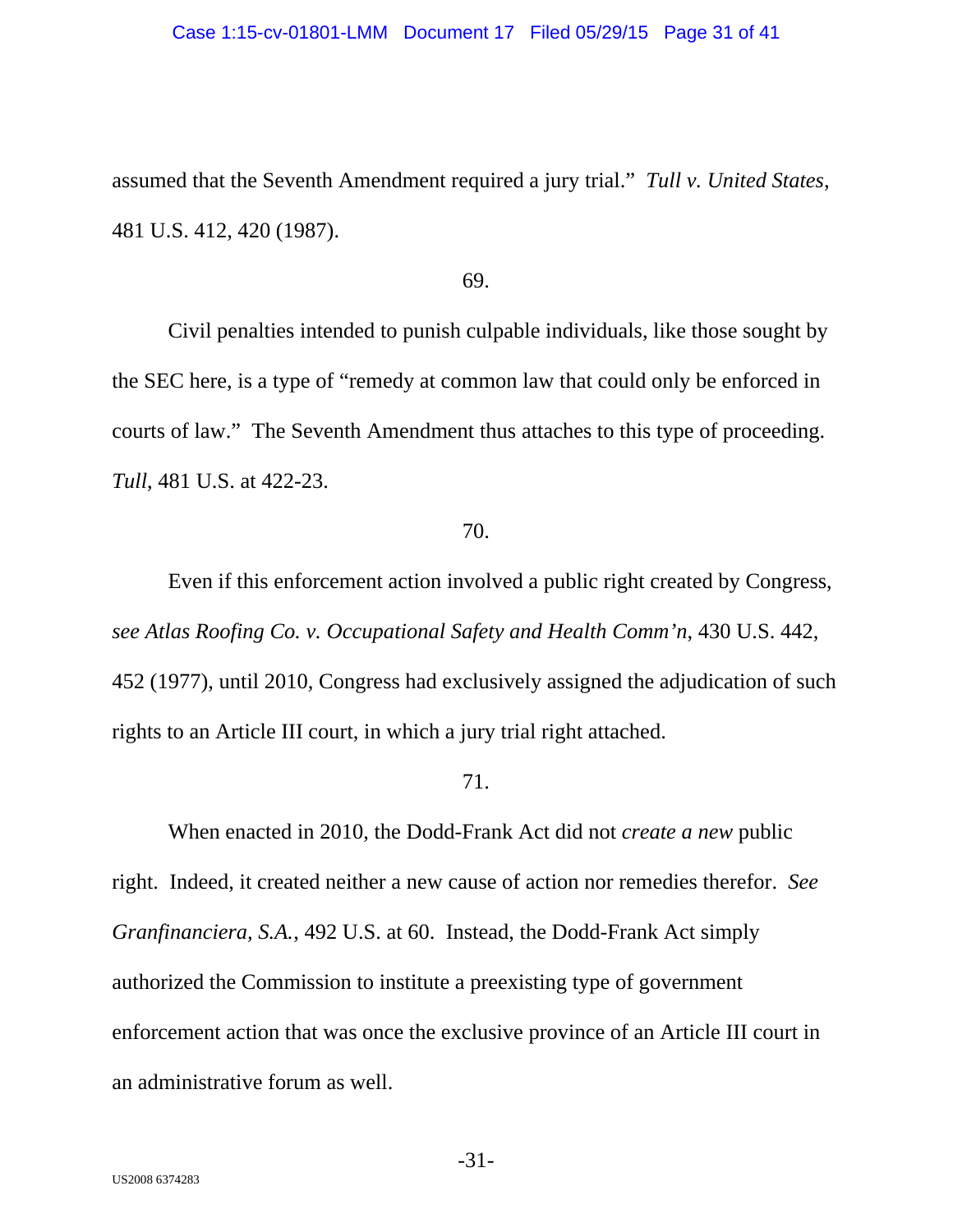Thus, without creating any new public rights, Congress has eliminated the exclusivity of the judicial forum where civil penalty enforcement actions against unregulated individuals like Mr. Hill were adjudicated subject to constitutional safeguards, such as the Seventh Amendment right to a jury trial. The Dodd-Frank Act now places an unregulated individual's once guaranteed right to a jury trial in the unprincipled hands of the Commission. Yet, a party's Seventh Amendment right cannot be altered in this fashion. *Cf. Granfinanciera, S.A.*, 492 U.S. at 60-61.

73.

Because the Dodd-Frank Act did not create a new public right, Congress contravened the Seventh Amendment when it authorized the Commission to bring civil penalty enforcement actions against unregulated individuals in an administrative forum.

# **THE ADMINISTRATIVE PROCEEDING VIOLATES ARTICLE II BECAUSE THE PRESIDING ALJ IS PROTECTED FROM REMOVAL BY TWO LAYERS OF GOOD-CAUSE TENURE PROTECTION**

74.

Article II of the Constitution vests the executive power in the President, who must "take Care that the Laws be faithfully executed." U.S. Const. art. II § 1, cl. 1; *id.* § 3. In discharging this duty, the Constitution authorizes the President to rely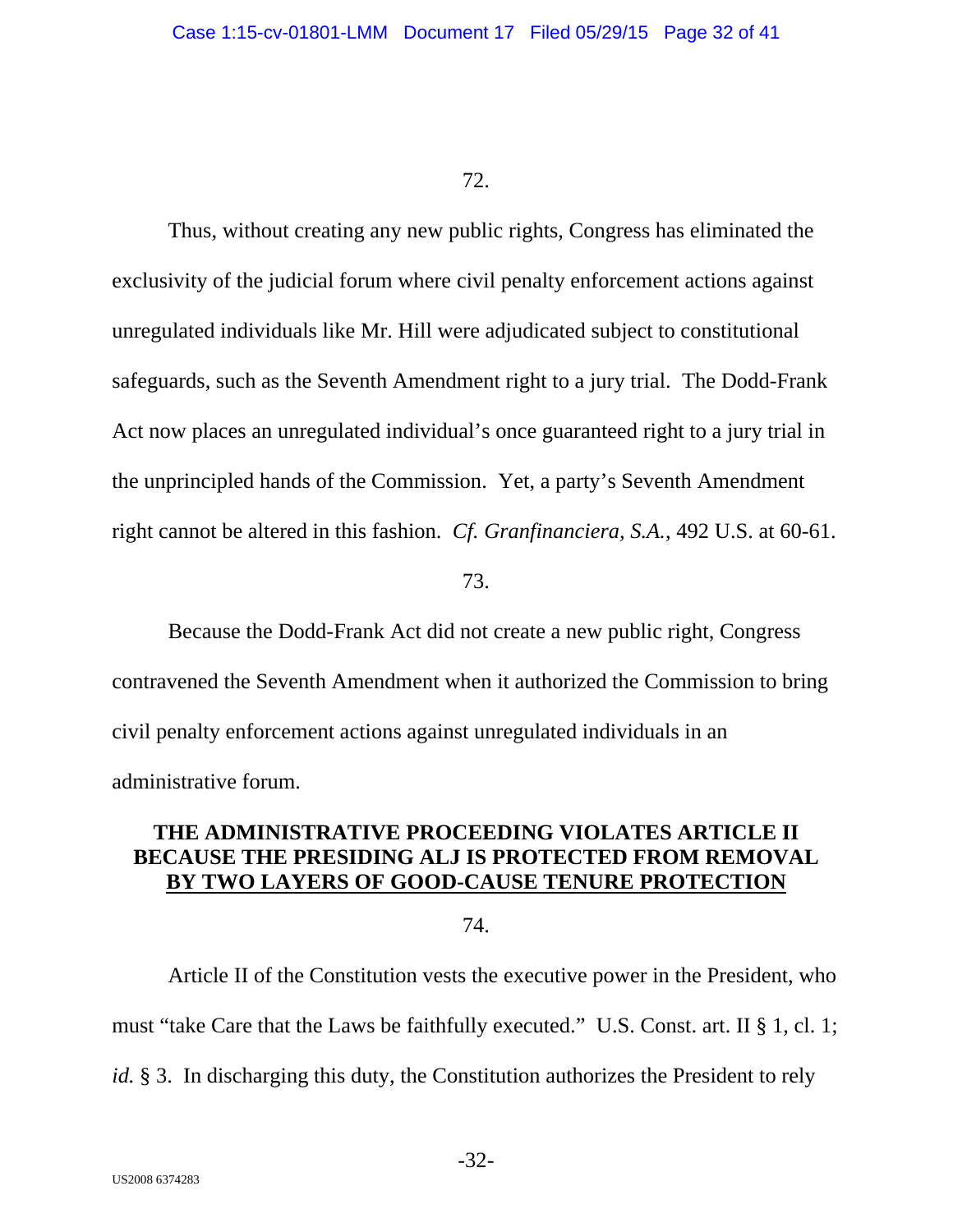on the assistance of executive officers. *Free Enter. Fund v. Pub. Co. Accounting Oversight Bd.*, 561 U.S. 477, 483 (2010) ("*Free Enterprise*").

75.

SEC ALJs are inferior executive officers because they are appointees who exercise "significant authority pursuant to the laws of the United States." *See Freytag v. Comm'r of Internal Revenue*, 501 U.S. 868, 881 (1991). Indeed, an SEC ALJ's duties, salary, and means of appointment are all set forth by statute. The Exchange Act and SEC regulations similarly set forth an ALJ's broad authority to conduct administrative proceedings instituted by the Commission. Instead of performing mere ministerial tasks, SEC ALJs "take testimony, conduct trials, rule on the admissibility of evidence, and have the power to enforce compliance with discovery orders." *Freytag*, 501 U.S. at 881-82.

76.

SEC ALJs are also shielded from removal by two layers of good-cause tenure protection. First, an SEC ALJ may be removed by the Commission only upon a finding of good-cause by the Merit Systems Protection Board ("MSPB").<sup>28</sup> 5 U.S.C. § 7521(a)-(b). Second, SEC Commissioners and members of the MSPB

-

 $^{28}$  An MSPB decision to remove an ALJ is subject to judicial review. 5 U.S.C. § 7703.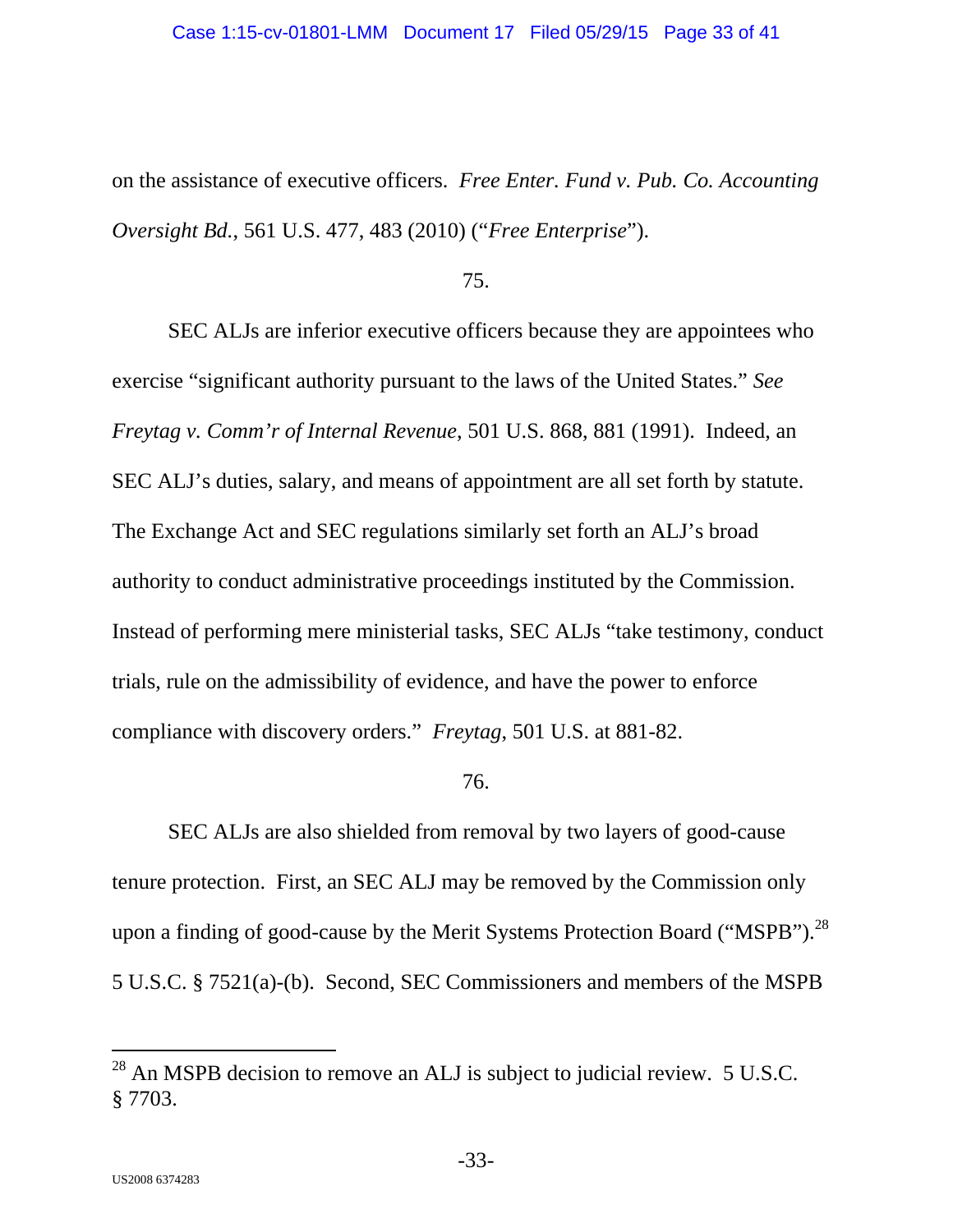can be removed by the President only for "inefficiency, neglect of duty, or malfeasance in office." *Free Enterprise*, 561 U.S. at 487; 5 U.S.C. § 1202(d). This multi-layer good-cause protection is analogous to the tenure structure that was held to violate Article II in *Free Enterprise*. Indeed, like its counterpart in *Free Enterprise*, this removal scheme impairs the President's ability to ensure that the laws are faithfully executed. *Free Enterprise*, 561 U.S. at 498.

77.

Because the dual-layer removal scheme prevents the President from exercising any oversight over SEC ALJs, it unduly infringes the constitutional separation of powers.

# **THE ADMINISTRATIVE PROCEEDING VIOLATES ARTICLE II BECAUSE ALJS ARE NOT APPOINTED BY THE PRESIDENT, THE COURTS, OR THE HEAD OF THE DEPARTMENT**

78.

 The Constitution's Article II, Section 2 states that only the following have authority to appoint "inferior officers" like ALJs: the President, the courts of law, or the "heads of departments." Art. II, § 2, cl. 2.

# 79.

The SEC is a "Department" under Article II, and its Commissioners are the

Department "heads." Free Enterprise, 561 U.S. at 511-13 (2010).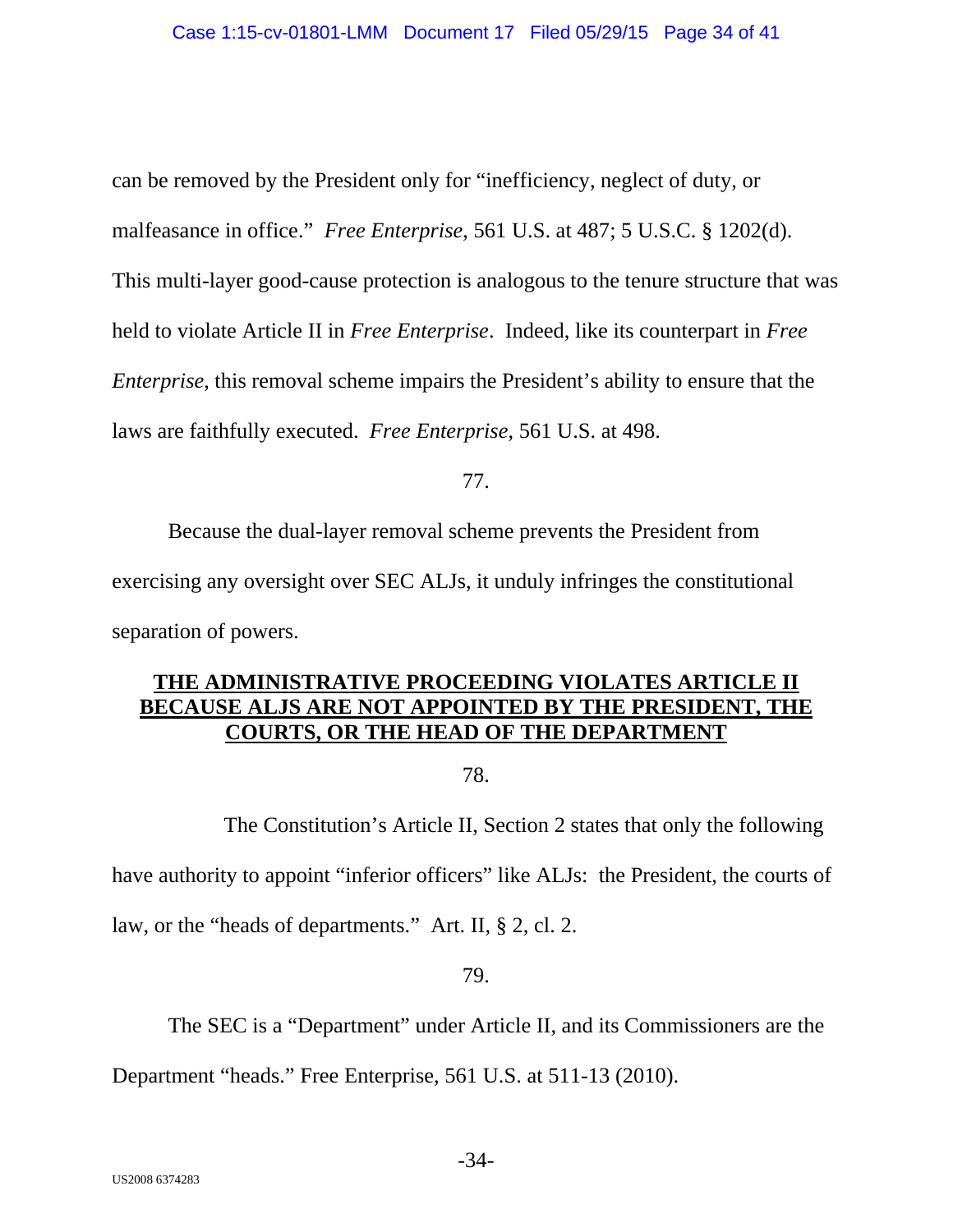Despite their crucial role and extensive powers as inferior officers, see supra ¶ 75, the SEC ALJs are not appointed by the President, the Courts, or the Commissioners. Instead, they are hired by the SEC's Office of Administrative Law Judges, with input from the Chief Administrative Law Judge, human resource functions, and the Office of Personnel Management. In some cases, other federal agencies have simply transferred ALJs to the SEC. The Commissioners themselves are not involved in appointing ALJs. Thus the appointment of ALJs like the one presiding over Mr. Hill's administrative proceeding is unconstitutional.

## 81.

The SEC admits that the ALJ presiding over Mr. Hill's case "was not appointed by the SEC Commissioners." [ECF No. 15 at 2].

### 82.

Likewise, a Department of Justice Attorney recently admitted that another SEC ALJ had not been appointed by the Commissioners and that the ALJ's appointment was likely unconstitutional if the ALJ was an "inferior officer" for purposes of Article II, Section 2. *See* Supplemental Declaration of Stephen E. Hudson ¶ 4, Ex. A at 26, 29, which is being filed concurrently herewith.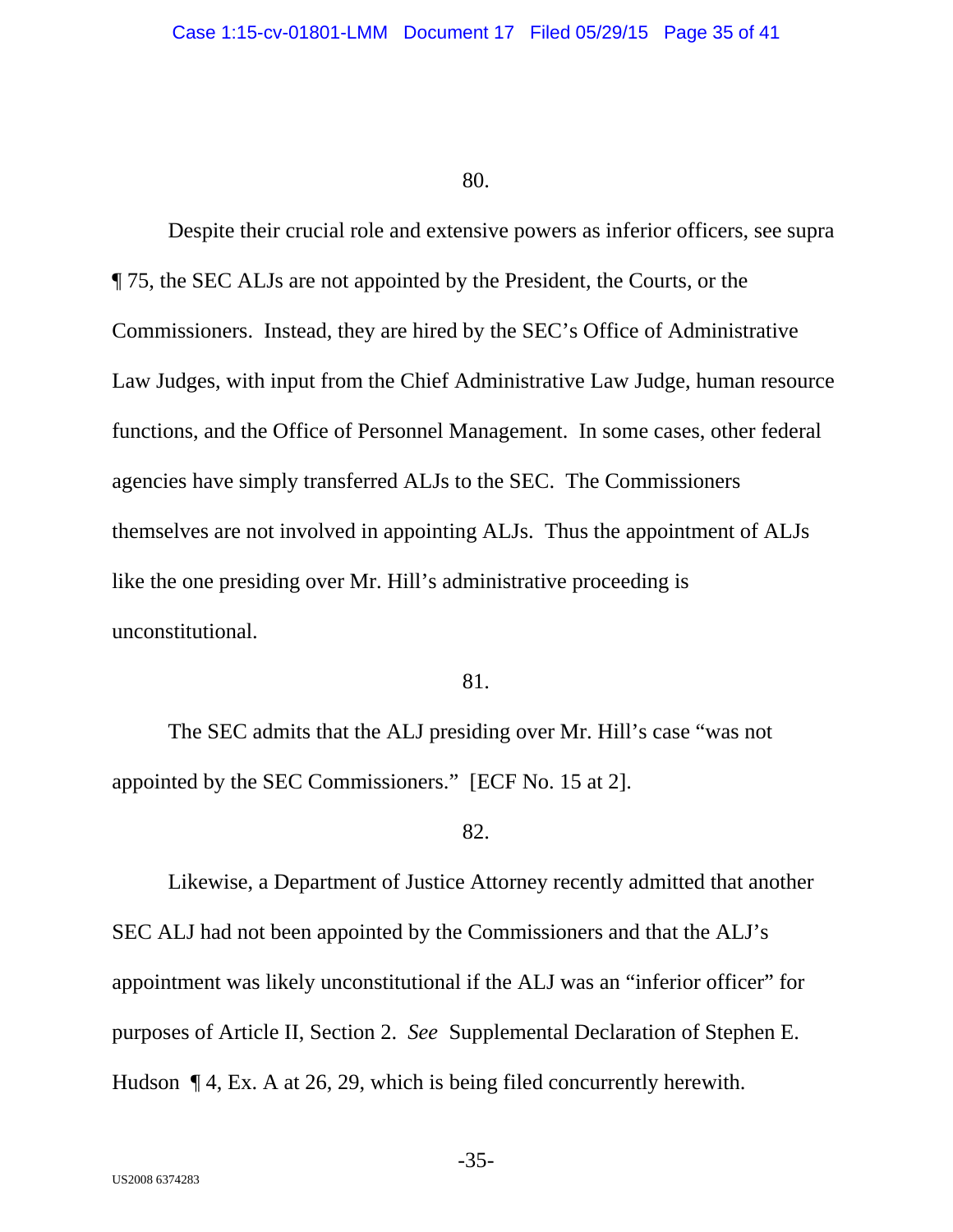Because the ALJ presiding over Mr. Hill's administrative proceeding was appointed in violation of Article II, the proceeding is unconstitutional.

# **ABSENT THIS COURT'S INTERVENTION, MR. HILL WILL SUFFER SEVERE AND IRREPARABLE HARM**

84.

By virtue of the SEC ALJ's ruling on Mr. Hill's motion for summary disposition, Mr. Hill will be deprived of the opportunity to have core constitutional defenses challenging the existence of the administrative proceeding heard during the final hearing, which will take place on June 15, 2015.

## 85.

And absent this Court's intervention, Mr. Hill will be further subjected to the very proceeding that he claims is unconstitutional. The lack of traditional procedural safeguards in the administrative proceeding only exacerbates that harm.

86.

 Should Mr. Hill fail to prevail in the administrative proceeding, the damage could be severe and irreversible. By the time Mr. Hill were to seek review of a final adverse Commission decision in a Court of Appeals, it will be too late to unwind the substantial expense, burden, and reputational harm that he will have already suffered in being compelled to participate in the administrative proceeding.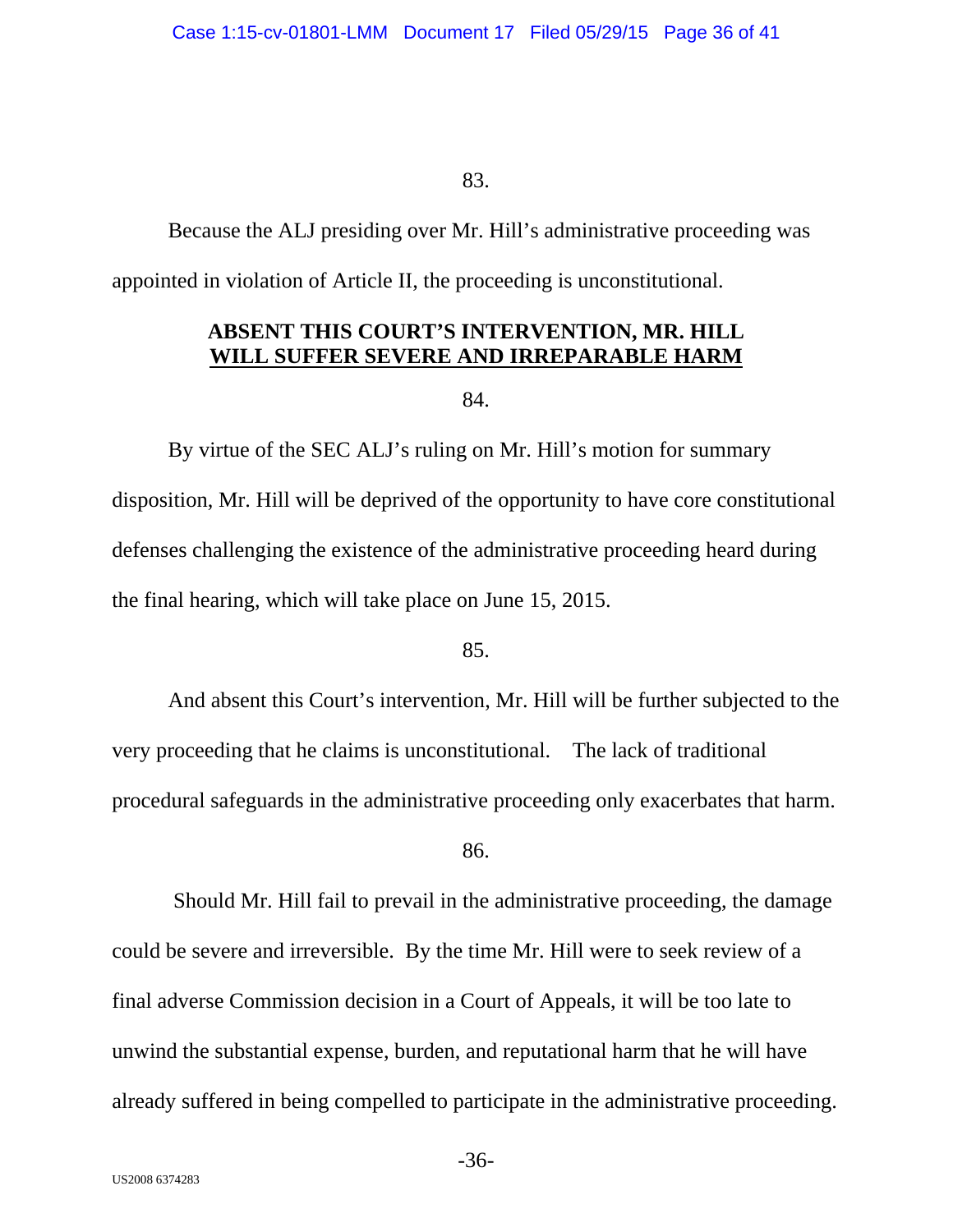Any sanctions imposed could also damage Mr. Hill well before he could obtain judicial review of his constitutional challenges.

### 87.

Mr. Hill's participation in this unconstitutional proceeding cannot be redressed through legal relief either because the Commission is shielded from a suit for money damages by sovereign immunity doctrines. Under Eleventh Circuit precedent, irreparable harm exists when a plaintiff has no monetary recourse on account of sovereign immunity. Even if money damages were available, the reputational harm Mr. Hill would suffer should the SEC impose administrative sanctions would likely be impossible to monetize.

#### 88.

The threatened injury to Mr. Hill outweighs any harm the Commission may suffer as a result of the temporary halting of the civil penalty administrative enforcement proceeding. The SEC has already spent nearly two years investigating Mr. Hill for alleged securities violations. Thus, the SEC cannot reasonably contend that it will be harmed by a pause in the administrative proceeding pending resolution of Mr. Hill's constitutional claims. Indeed, any harm befalling the SEC could be immediately remedied by the SEC through the commencement of a proceeding against Mr. Hill in federal court.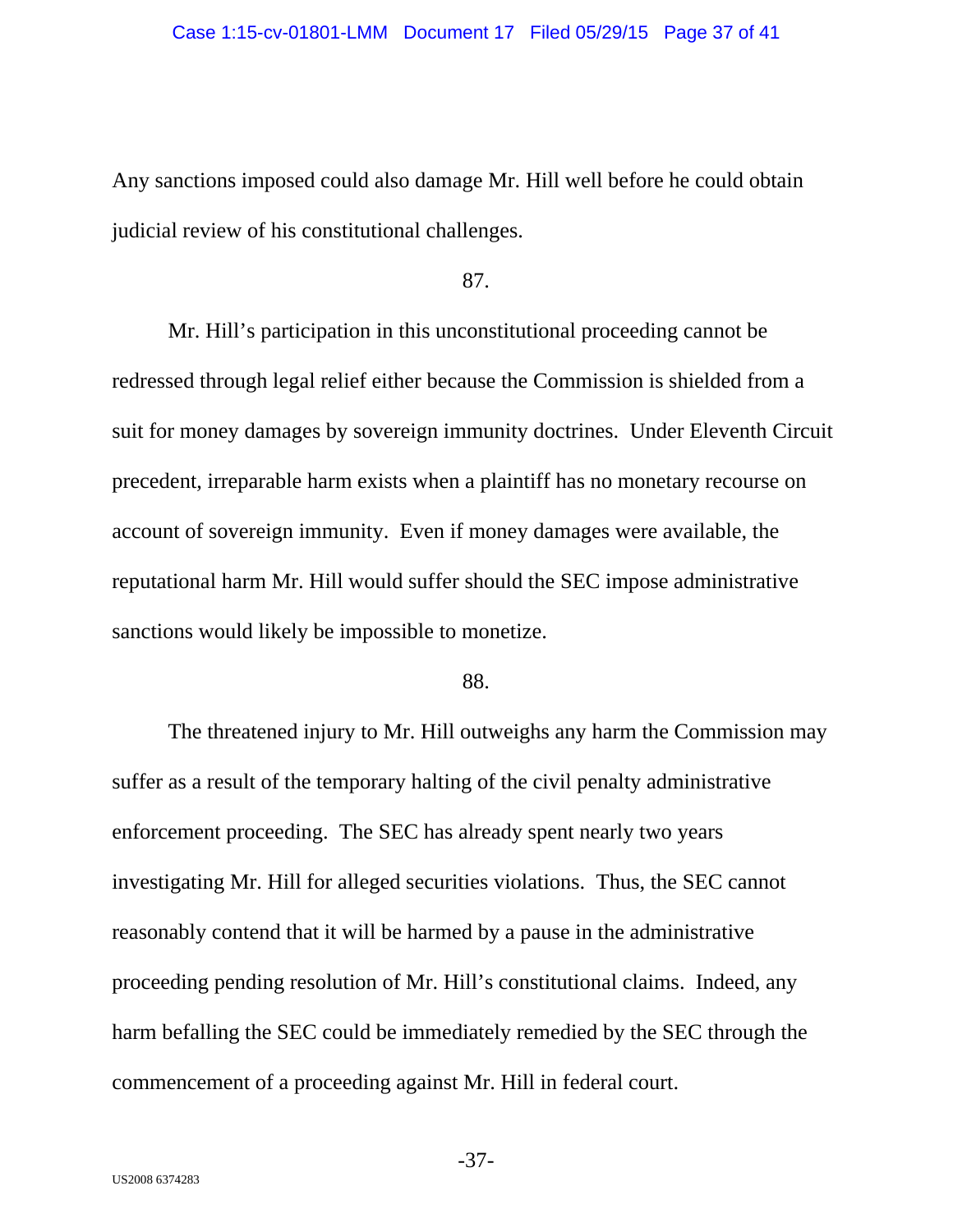# **COUNT ONE APPLICATION FOR INJUNCTIVE RELIEF**

89.

Mr. Hill re-alleges and incorporates paragraphs 1- 82 above, as if fully set forth herein.

## 90.

Mr. Hill's constitutional rights will be irreparably harmed if a permanent injunction (and, if necessary, a preliminary injunction and temporary restraining order) are not issued against the SEC's administrative proceeding. Mr. Hill has a substantial likelihood of success on the merits of his claim. Mr. Hill will be irreparably injured without injunctive relief, as described above, and the harm to him, absent injunctive relief, far outweighs any harm to the SEC should the requested relief be granted. Finally, issuing an injunction will serve the public interest in ensuring that administrative enforcement schemes operate within constitutional boundaries.

# **COUNT TWO DECLARATORY JUDGEMENT**

## 91.

Mr. Hill re-alleges and incorporates paragraphs 1-84 above, as if fully set forth herein.

-38-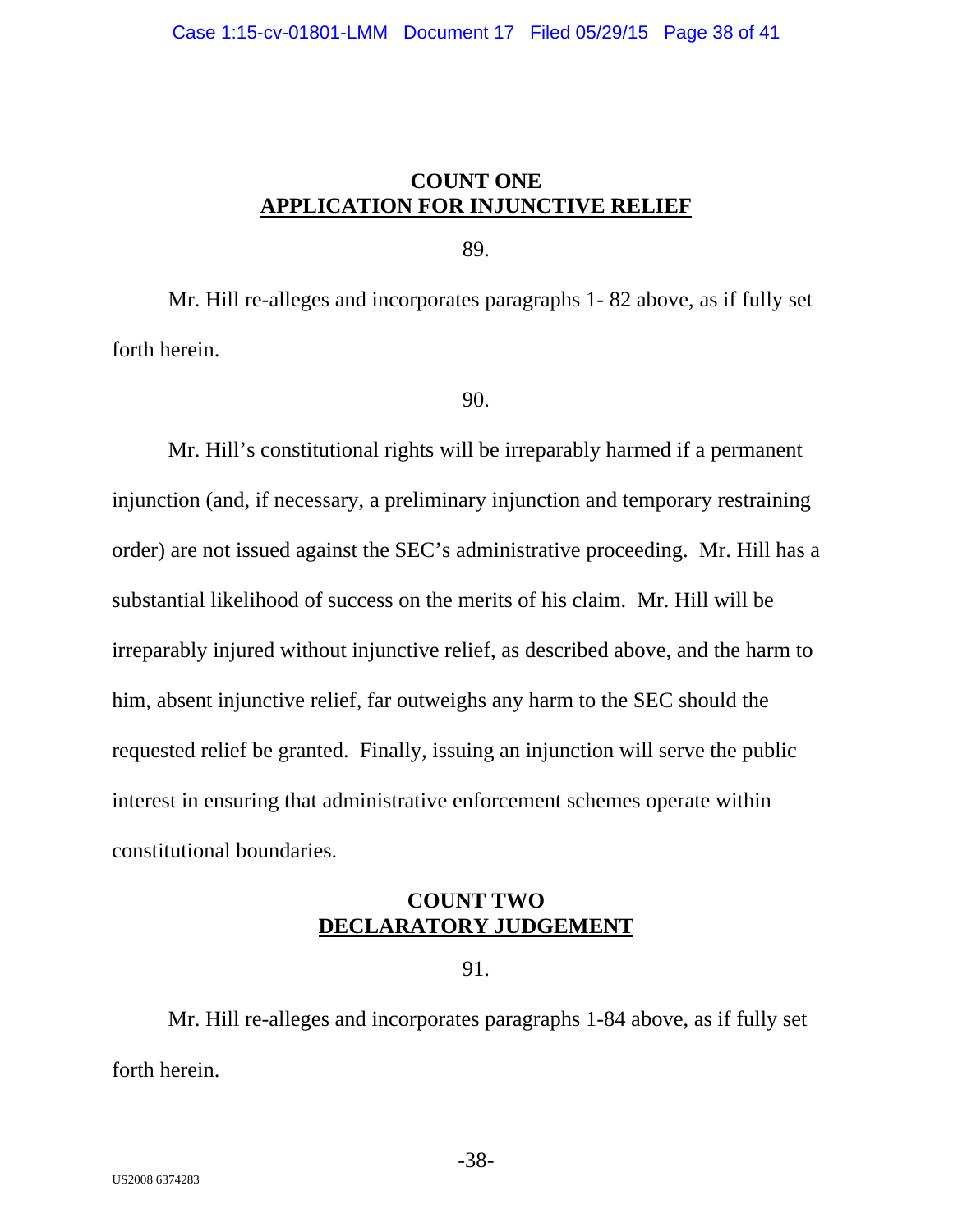Mr. Hill respectfully requests a declaratory judgment that: (i) the statutory provisions authorizing the SEC to bring administrative civil penalty enforcement actions against unregulated individuals are unconstitutional; (ii) the statutory and regulatory provisions providing for the position and tenure protections of SEC ALJs are unconstitutional; and (iii) the appointments of SEC ALJs, including the ALJ presiding over Mr. Hill's administrative proceeding, are unconstitutional.

# **PRAYER FOR RELIEF**

WHEREFORE, Plaintiff prays for the following relief:

(a) An order and judgment declaring unconstitutional the statutory provisions authorizing the SEC to bring administrative civil penalty enforcement actions against unregulated individuals;

(b) An order and judgment declaring unconstitutional the statutory and regulatory provisions providing for the position and tenure protection of the SEC ALJ;

(c) An order and judgment declaring unconstitutional the statutory and regulatory provisions and practices for the appointment of SEC ALJs.

(d) An order and judgment enjoining the Commission from pursuing an administrative proceeding against Mr. Hill; and

-39-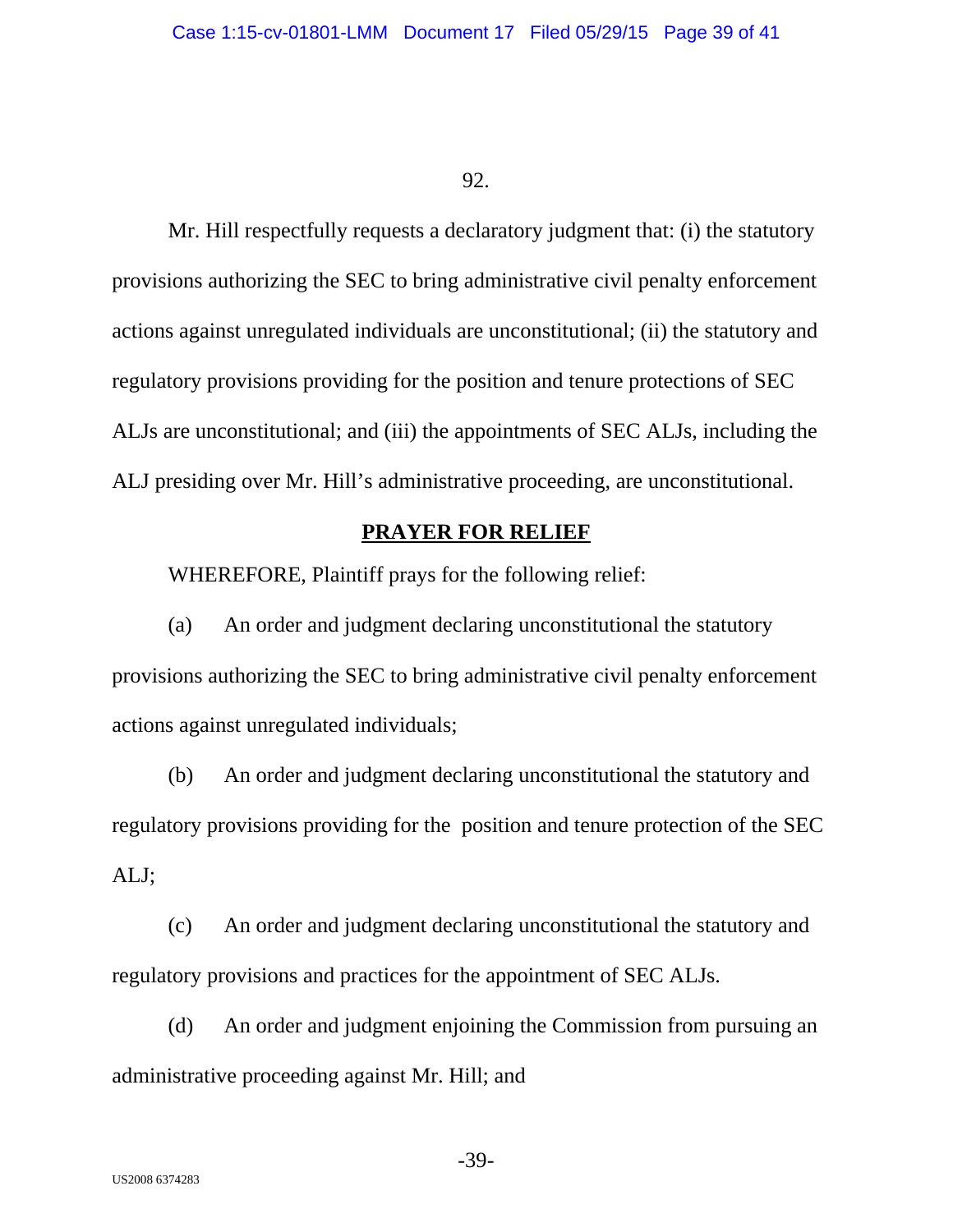(e) Such other and further relief as this Court may deem just and proper,

including reasonable attorney's fees and the costs of this action.

Respectfully submitted, May 29, 2015.

KILPATRICK TOWNSEND & STOCKTON LLP 1100 Peachtree Street, Suite 2800 Atlanta, Georgia 30309-4530 Telephone: (404) 815-6500 Facsimile: (404) 815-6555 shudson@kilpatricktownsend.com hrightler@kilpatricktownsend.com adesai@kilpatricktownsend.com

 s/ Stephen E. Hudson Stephen E. Hudson Georgia Bar No. 374692 Hillary D. Rightler Georgia Bar No. 572475 Akash R. Desai Georgia Bar No. 338124

Attorneys for Plaintiff